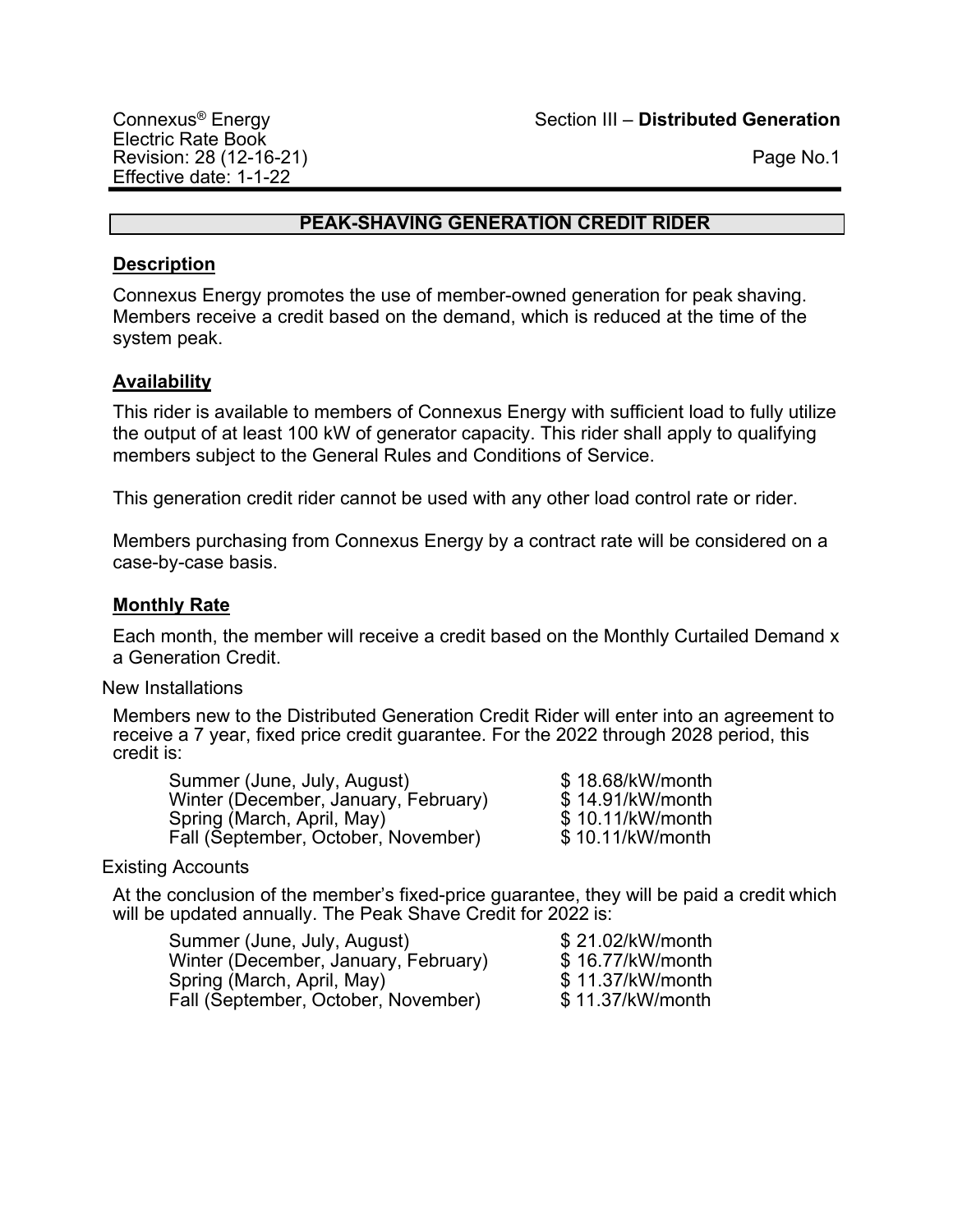## Section III – Distributed Generation

# **Peak-Shaving Generation Credit Rider**

Page 1.2

# **Penalty**

Failure to control during any Connexus control period will result in a \$5.00/kW demand charge penalty per month. The demand penalty will be determined using the maximum uncontrolled kW demand, defined as the single highest hourly interval recorded during all control periods in the billing month.

Failure to control over the monthly billing peak demand hour during a Connexus control period will result in billing of monthly demand charges, and:

- 1. First occurrence during calendar year no automatic adjustments.
- 2. Second occurrence during calendar year automatically switched to partial interruptible option with a predetermined demand level (PDL) equal to the highest metered demand during billing peak demand hour (with Connexus control) until next January 1.
- 3. Third occurrence during calendar year PDL automatically increased to equal the highest metered demand during billing peak demand hour (with Connexus control) until next June 1.

# **Fuel Credit Mechanism**

The member is responsible for all fuel costs for the generator. However, if the hours of operation for peak shaving exceed 80 hours annually, then the member shall be reimbursed for fuel cost for operation in excess of 80 hours at prevailing market rates. The market rate will be based on the unbranded contract price for low sulfur #2 diesel at the Minneapolis Terminal Pricing Point and converted to an equivalent \$/kWh by using a heat rate of 8,500 BTUs/kWh. No fuel credit will be paid for operation during outages or for generator testing.

# **Additional Credit**

At the sole discretion of Connexus Energy, an additional credit may be made available to promote distributed generation to defer distribution plant investment in certain portions of the distribution network.

# **Metering**

A fee of \$40 per month will be charged to cover the cost of the additional metering and administration.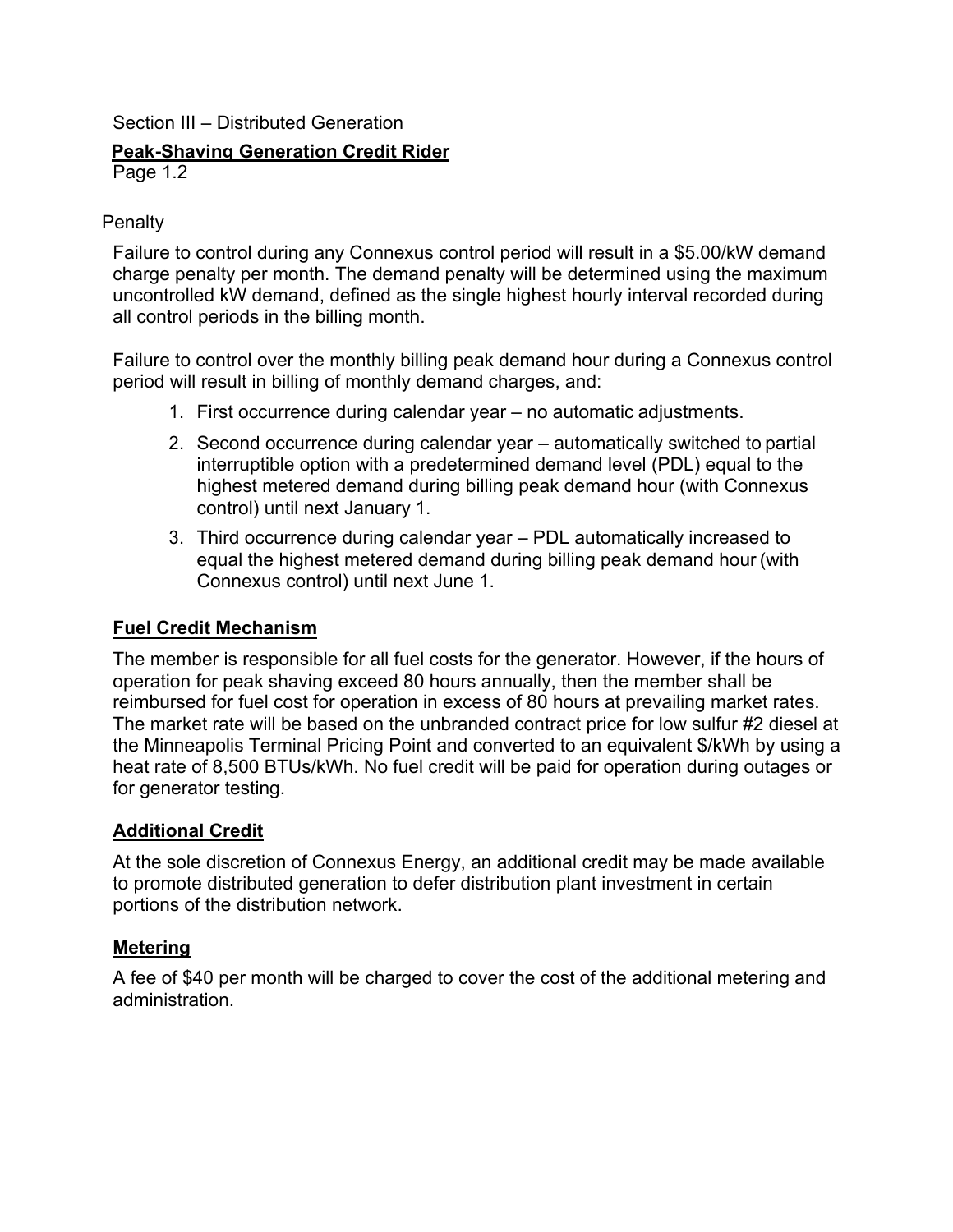# Section III – Distributed Generation

**Peak-Shaving Generation Credit Rider**

Page 1.3

# **Guarantee**

The credits offered by this Distributed Generation Credit Rider for new installations will be guaranteed for 7 years from the effective date of the electric service agreement executed between the member and Connexus Energy, irrespective of any subsequent changes to the level of credits which Connexus Energy may offer under this rider. At the conclusion of the member's fixed price guarantee period, the member will be paid a credit which is determined annually.

# **Limitations**

This generation credit rider will be offered for generation units, which are installed and put into commercial operation by December 31, 2019. Units put into commercial operation after this date will receive credits based on the prevailing credit rider in effect at that time.

# **Determination of Monthly Curtailed Demand**

Monthly curtailed demand (MCD) in each month shall be the load, in kW, which is deemed to have been supplied by member-owned generation during the hour of the Great River Energy (GRE) system monthly coincidental peak (Coincidental Peak), used to determine Connexus Energy's monthly wholesale billing demand. The MCD shall be determined each month in the following manner:

- 1) **Control Months**  For each billing month in which the member's generator is operated during the hour of the GRE coincidental peak for the month, the MCD shall be determined by the lesser of the member's load or the generator output.
- 2) **Non-Control Months**  For each billing month in which Connexus Energy does not operate the generator during the hour of the coincidental peak, the MCD shall be equal to the member's actual measured load, in kW, during the hour of the coincidental peak, provided that the generator was operational. For cases where the generator does not provide power to the entire facility, the MCD shall be determined for each such case based on a percentage of total loads.

# **Conditions of Service**

- 1. The member must provide a phone line for control and meter reading.
- 2. The member by selecting billing under this generation credit rider must agree to remain on it for an entire year. Early termination may require the member to return credits already paid.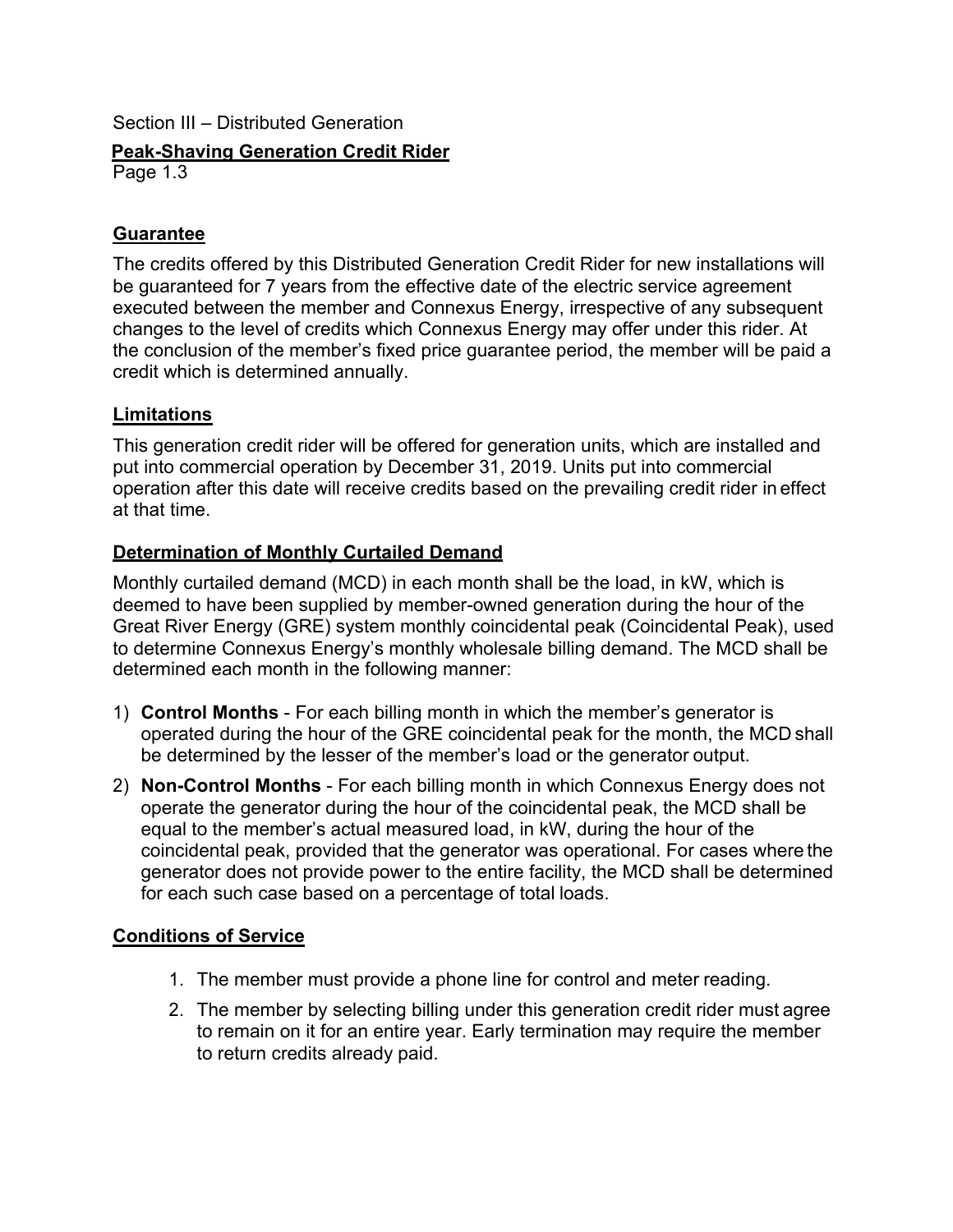#### Section III – Distributed Generation

## **Peak-Shaving Generation Credit Rider**

Page 1.4

- 3. The member must provide an automatic transfer switch acceptable to Connexus Energy, which will allow remote operation of the switch using Connexus Energy's SCADA system. The automatic transfer switch must be installed such that it will disconnect 100% of the load that is connected to the generator(s) unless other arrangements are made with Connexus Energy.
- 4. The times and duration of operation shall be at the discretion of Connexus Energy provided that the generator will not be operated more than 12 hours per day or 300 hours per year (excluding outage situations).
- 5. It is the member's responsibility to maintain sufficient generation capacity, fuel, and maintenance to meet the electric power requirements during periods of operation.
- 6. Notice of interruption shall be by a signal provided by Connexus Energy's SCADA load management system, telephone, or by other appropriate means. Connexus Energy will provide as much advance notice as circumstances reasonably allow.
- 7. If, for any reason, the switch or generator fails to operate or the member's load fails to transfer when dispatched by Connexus Energy, the member shall receive no credit and a penalty may apply as shown in the monthly rate section of this tariff. If the member's generation fails to operate more than 3 times during the year, Connexus Energy has the right to remove the member from the Generator Credit Rider.
- 8. The generator installation must abide by Connexus Energy's General Rules and Conditions of Service pertaining to member-owned generation facilities and abide by all local, state, and national standards and safety codes.
- 9. Member must continue to purchase all of their electric energy and electric energy delivery services from Connexus Energy.
- 10.Extended parallel operation of the peak shaving generation is allowed for large facilities served by multiple Connexus Energy load centers who may find it more economical to install one large generator than several smaller generators. This type of operation is limited to multiple load centers serving the same member at one location (i.e., contiguous property). Absent other arrangements, the generation output must not exceed the combined load of the member's load centers.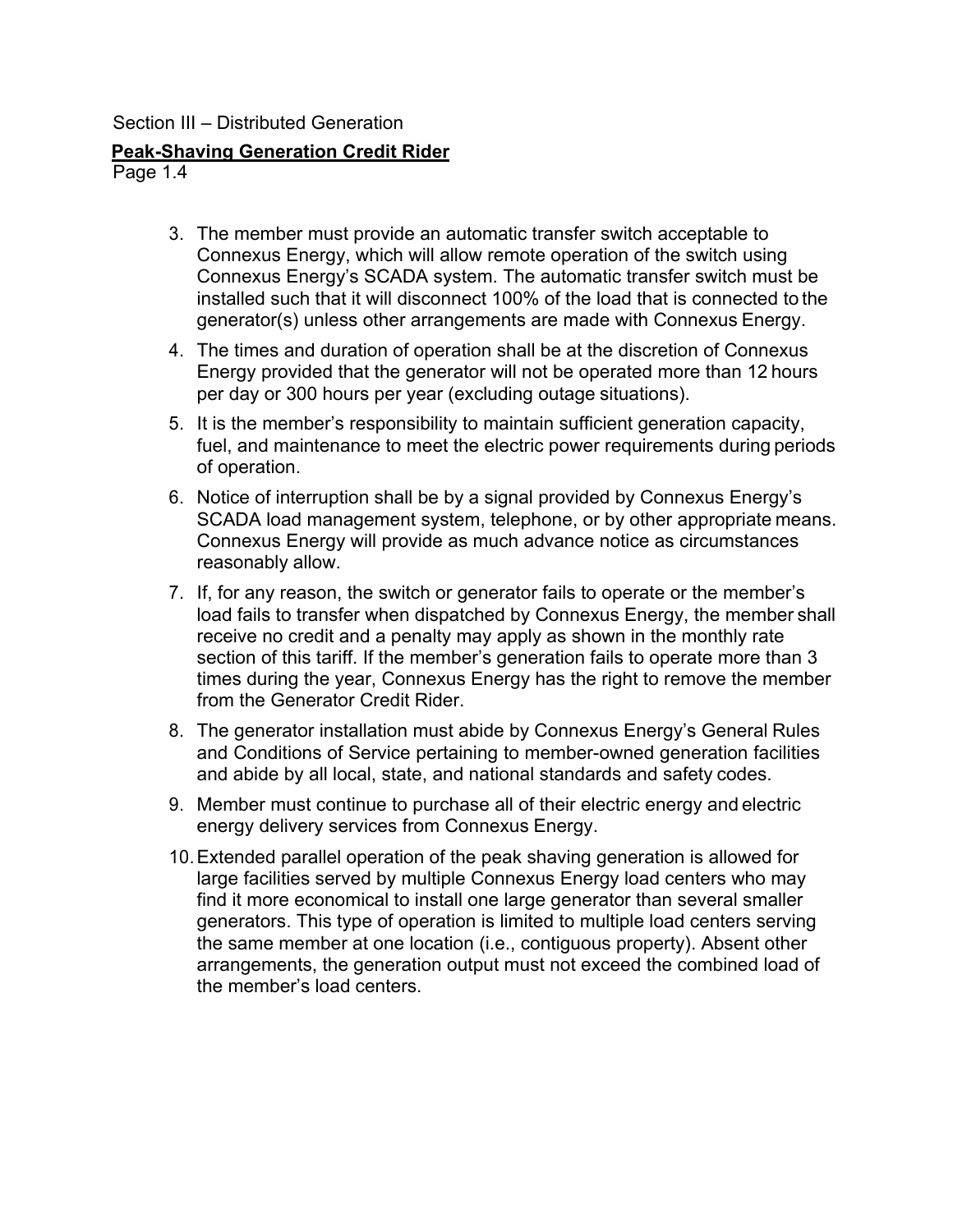## **NET ENERGY BILLING SERVICE**

#### **Availability**

Available to any small qualifying facility (SQF) of less than 40 kW who receives nontime-of-day retail electric service from Connexus Energy and offsets energy delivered by Connexus Energy.

# **Rate**

Payment per kWh for energy delivered to Connexus Energy in excess of energy used:

| With Retail Non-Demand Metered Service | \$0.126 |
|----------------------------------------|---------|
| With Retail Demand Metered Service     | \$0.064 |

Demand Charge – Distributed Generation Grid Access \$ 3.27/kW

The Distributed Generation Grid Access charge only applies to SQFs with Retail Non-Demand Metered Service.

The billing demand shall be the nameplate rating of the SQF less 3.5 kW. If there are multiple SQFs on the same meter, the billing demand shall be the combined nameplate ratings less 3.5 kW.

The billing demand shall be capped at 6.8 kW, which is a 10.3 kW nameplate system.

SQFs installed and/or those that have applied for interconnection prior to June 1, 2016, shall be exempt from demand charges until June 2036, a period of 20 years. The exemption shall be limited to the SQFs nameplate size as of June 1, 2016. SQFs that add generation after June 1, 2016, shall be subject to Distributed Generation Grid Access Demand Charge based on their incremental installation.

#### **Conditions of Service**

1. Energy used by the member in excess of energy delivered by the SQF at the same site during the same billing period shall be billed in accordance with the appropriate non-time-of-day retail electric rate.

For demand metered General Commercial members, the entire kW demand supplied by the Connexus Energy at the same site during the same billing period shall be billed to the member in according to the appropriate general commercial demand charge rate.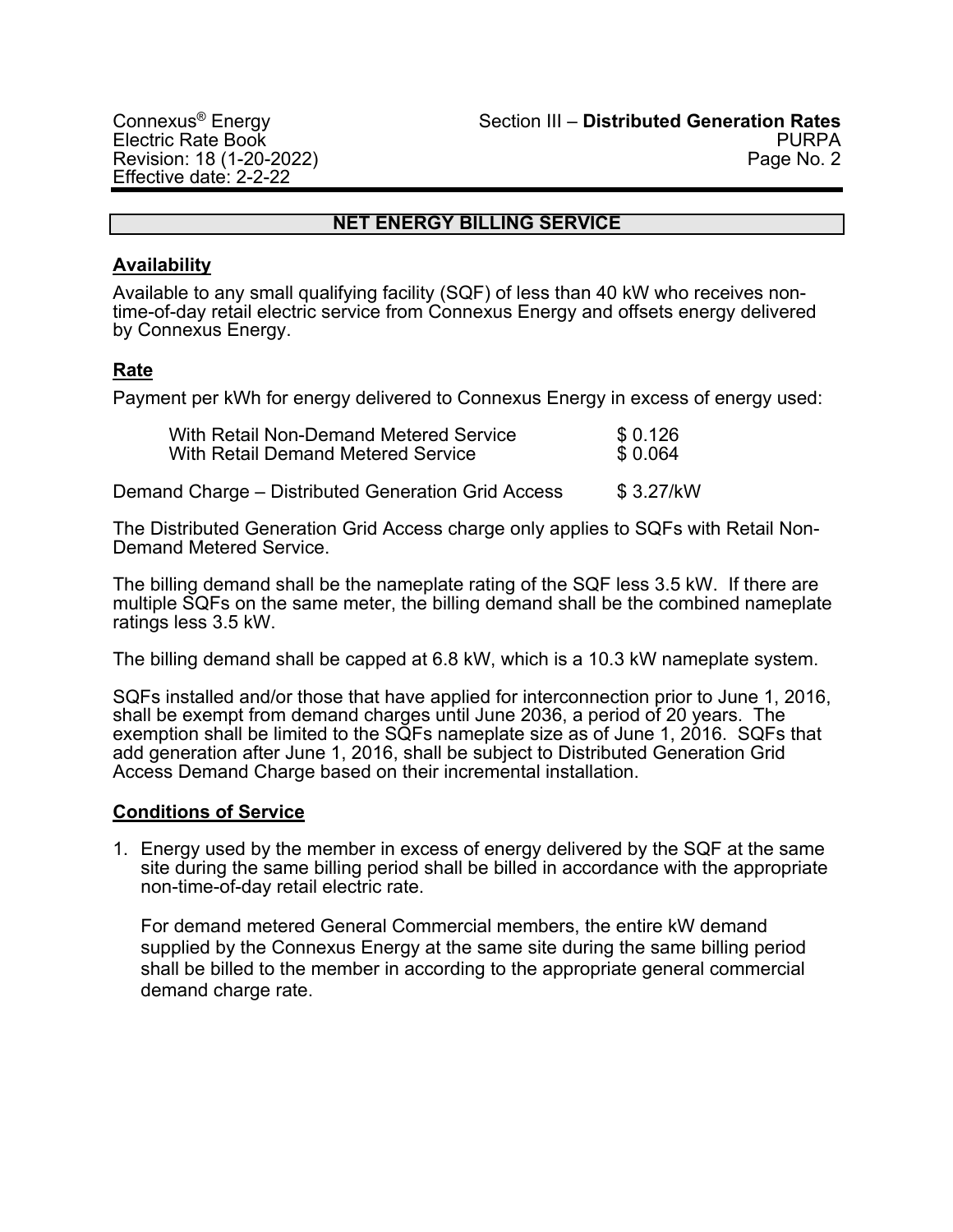Section III – Distributed Generation Rates PURPA **NET ENERGY BILLING SERVICE** Page No. 2.1

2. Interconnection charges will be assessed by Connexus Energy on an individual basis for all costs associated with, addition to, or modification of Connexus Energy facilities to accommodate SQF. The interconnection charge is the responsibility of the SQF.

- 3. The voltage and phase of member's generator must be consistent with existing service and approved by Connexus Energy.
- 4. The member must maintain a power factor of the generator as close to unity as is consistent with Connexus Energy operating standards.
- 5. The member must maintain and operate the generation system per the Connexus Energy Distributed Generation Technical Requirements and Interconnection Agreements.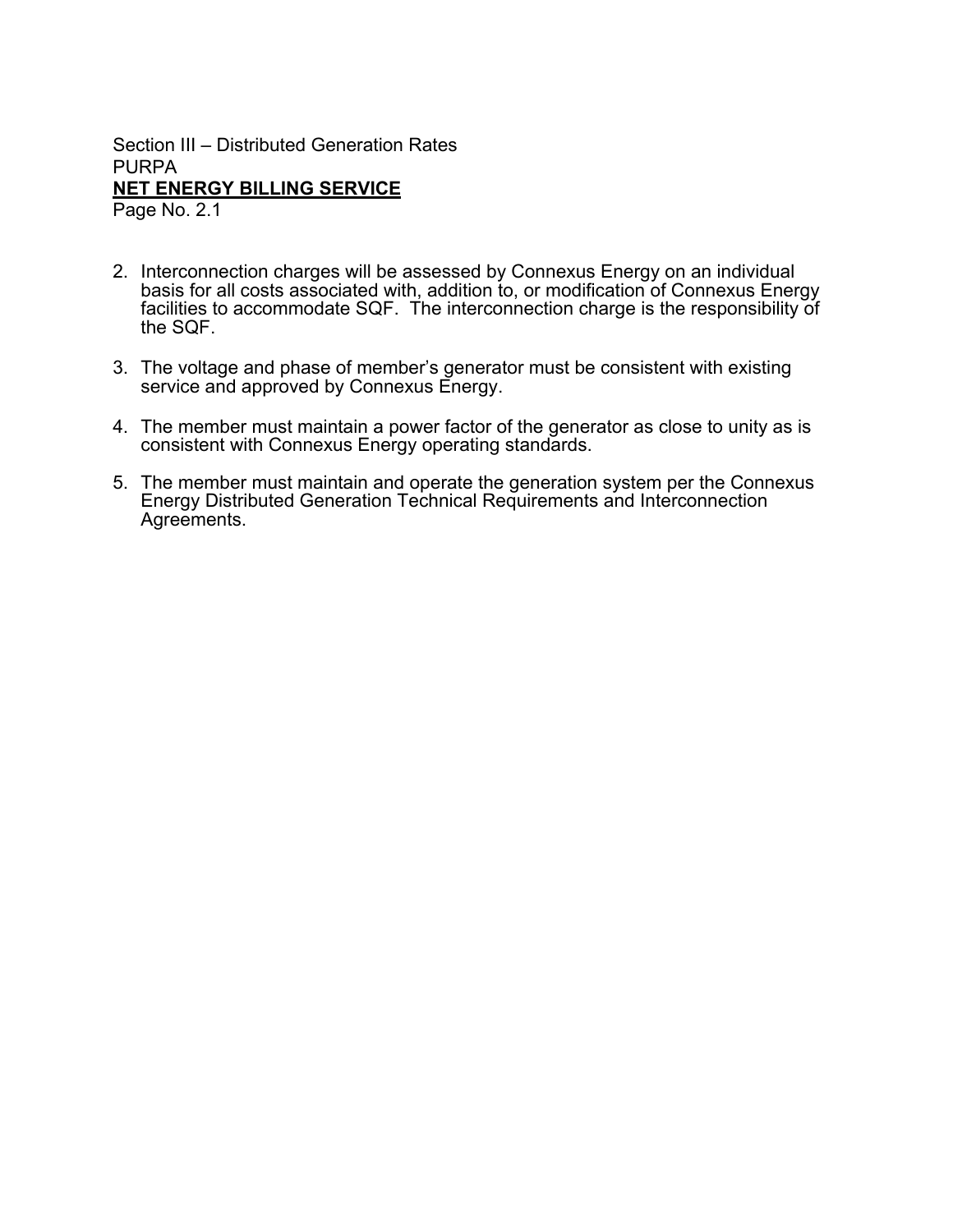#### **SIMULTANEOUS PURCHASE AND SALE**

#### **Availability**

Available to any small qualifying facility (SQF) of less than 40 kW who receives nontime-of-day retail electric service.

## **Rate**

Payment schedule for energy delivered to Connexus Energy:

| Energy Payment per kWh              | November-April<br>\$0.02487 | <u>May-October</u><br>\$0.02298 |
|-------------------------------------|-----------------------------|---------------------------------|
| Capacity Payment for Firm Power/kWh | \$0.00272                   | \$0.00272                       |

#### Determination of Firm Power

The SQF will have supplied firm power if during the billing period an on-peak capacity factor of at least 65 percent was achieved. The calculation of the on-peak capacity factor will be as follows: the average on-peak period metered capacity delivered to<br>Connexus Energy for the on-peak period of the billing period divided by the greatest 15minute metered capacity delivered for the on-peak period of the same billing period expressed in percent and rounded to the nearest whole percent. If the percent calculated is 65 or greater, capacity payment will be made. If the percent calculated is less than 65, capacity payment will not be made.

#### **Conditions of Service**

- 1. Electric service provided by Connexus Energy to the member at the same site shall be billed in accordance with the appropriate non-time-of-day retail electric rate.
- 2. Interconnection charges will be assessed by Connexus Energy on an individual basis for all costs associated (with addition to or modification of) Connexus Energy facilities to accommodate SQF. The interconnection charge is the responsibility of the SQF.
- 3. The voltage and phase of member's generator must be consistent with existing service and approved by Connexus Energy.
- 4. The member must maintain a power factor of the generator as close to unity as is consistent with Connexus Energy operating standards.
- 5. The member must maintain and operate the generation system per the Connexus Energy Distributed Generation Technical Requirements and Interconnection Agreements.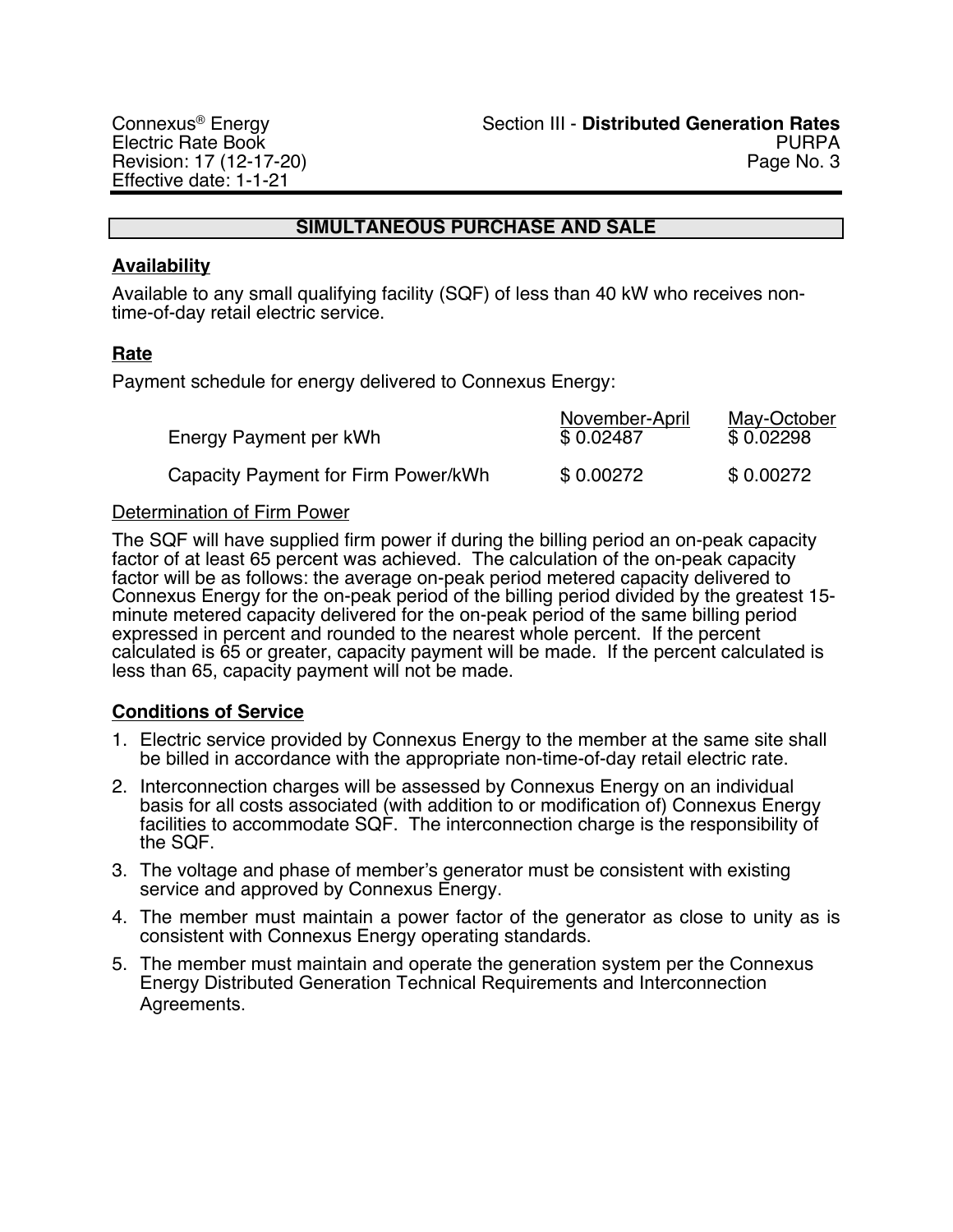## **TIME-OF-DAY PURCHASE SERVICE**

## **Availability**

Available to any small qualifying facility (SQF) of 100 kW capacity or less and available to qualifying facility (QF) with capacity more than 100 kW if firm power is provided. The size of the QF will determine whom the QF has the agreement with:

- If the QF capacity is less than 40 kW, Connexus Energy will enter into agreements with and purchase all energy and capacity made available by the QF.
- If the QF capacity is 40 kW or greater, Connexus Energy's power supplier, Great River Energy (GRE), will enter into agreements with and purchase all energy and capacity made available by the QF.

## **Rate**

Payment schedule for energy delivered to Connexus Energy:

| On-Peak Energy Payment per kWh                            | November - April<br>\$0.02698 | May - October<br>\$0.02760 |
|-----------------------------------------------------------|-------------------------------|----------------------------|
| Off-Peak Energy Payment per kWh                           | \$0.02017                     | \$0.01714                  |
| <b>Capacity Payment for Firm Power</b><br>per On-Peak kWh | \$0.0000                      | \$0.0000                   |

#### Determination of Firm Power

The SQF will have supplied firm power if during the billing period an on-peak capacity factor of at least 65 was achieved. The calculation of the on-peak capacity factor will be as follows: the average on-peak period metered capacity delivered to Connexus Energy for the on-peak period of the billing period divided by the greatest 15-minute metered capacity delivered for the on peak period of the same billing period expressed in percent and rounded to the nearest whole percent. If the percent calculated is 65 or greater, capacity payment will be made. If the percent calculated is less than 65, capacity payment will not be made.

#### **Conditions of Service**

1. Electric service provided by Connexus Energy to the member at the same site shall be billed in accordance with the appropriate retail electric rate.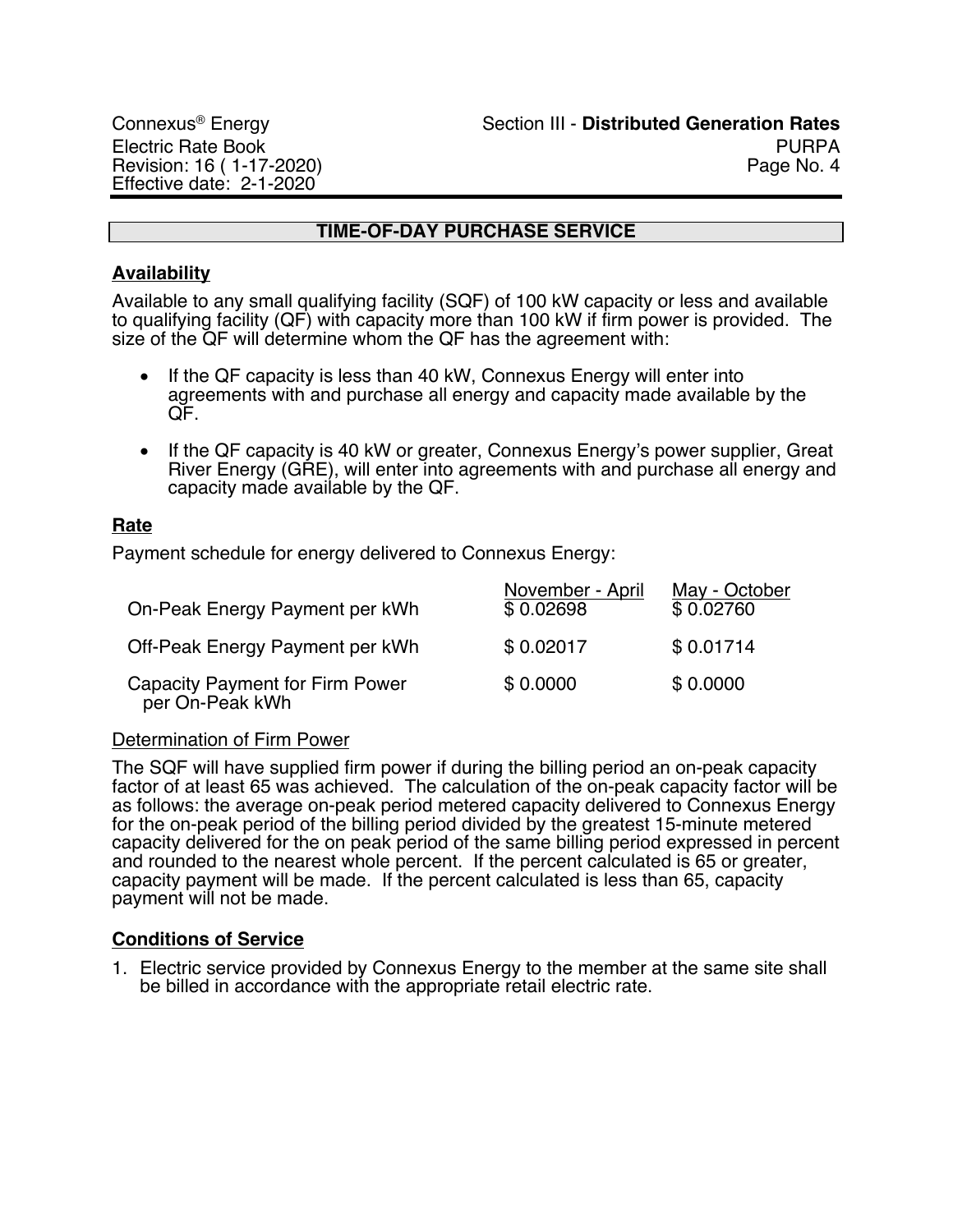Section III - Distributed Generation Rates PURPA **Time-of-Day Purchase Service** Page No. 4.2

- 2. Interconnection charges will be assessed by Connexus Energy on an individual basis for all costs associated (with addition to or modification of) Connexus Energy facilities to accommodate SQF. The net interconnection charge is the responsibility of the SQF.
	- 3. The voltage and phase of member's generator must be consistent with existing service and approved by Connexus Energy.
	- 4. The member must maintain a power factor of the generator as close to unity as is consistent with Connexus Energy operating standards.
	- 5. The member must maintain and operate the generation system per the Connexus Energy Distributed Generation Technical Requirements and Interconnection Agreements.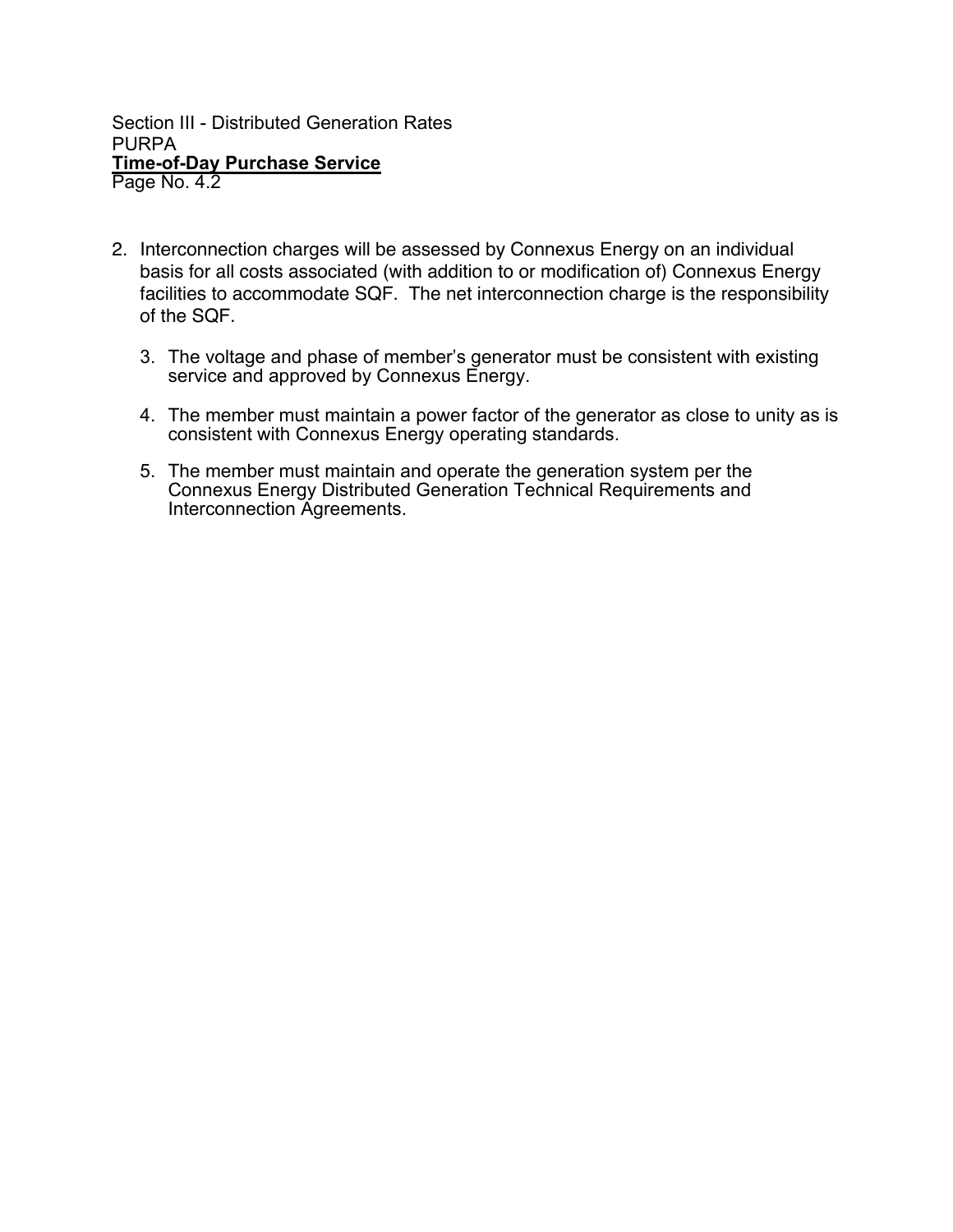# **NEGOTIATED RATE**

# **Availability**

Available to any qualifying facility (QF) with capacity more than 100 kW.

# **Rate**

To be negotiated with Connexus Energy's power supplier, Great River Energy.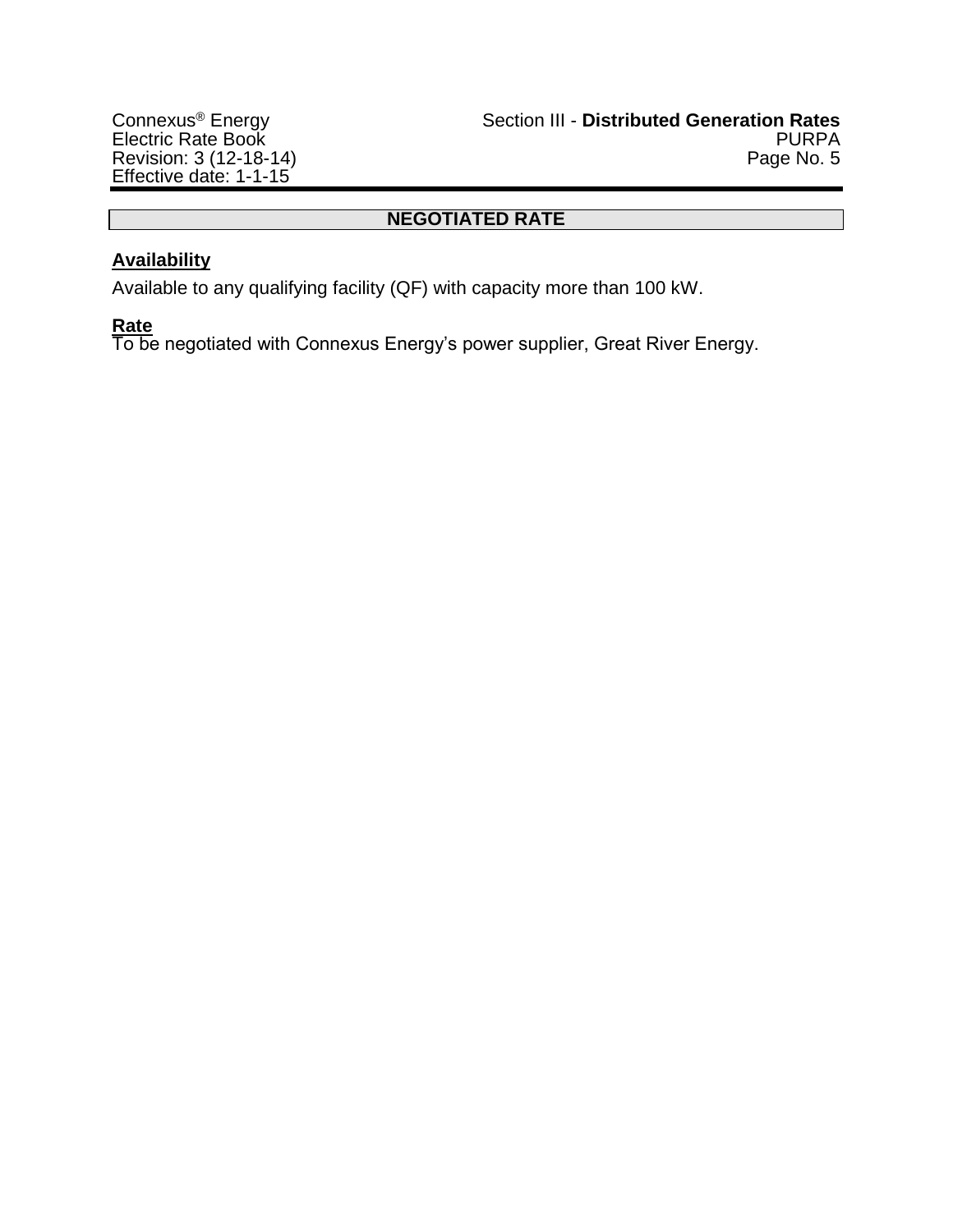#### **TECHNICAL AND SPECIAL TERMS FOR COGENERATION AND SMALL POWER PRODUCTION**

QUALIFYING FACILITY (QF). A qualifying facility is a cogeneration or small power production facility which satisfies the conditions in 18 Code of Federal Regulations, Section 292.101(b)(1)(1981), as applied when interpreted in accordance with amendments to 18 Code of Federal Regulations, Sections 292.201-292.207 adopted through 46 Federal Register 33025-33027 (1981).

SMALL QUALIFYING FACILITY (SQF). A small qualifying facility is a Qualifying Facility with certified capacity of 100 kW or less.

COGENERATION FACILITY. A cogeneration facility is defined as equipment used to produce both electric energy, steam, or forms of useful energy (such as heat) which are used for industrial and commercial heating or cooling purposes.

SMALL POWER PRODUCTION FACILITY (SPPF). A small power production facility is defined as a facility which 1) produces electric energy solely by the use of biomass, waste, renewable resource, or a combination thereof, 2) has a power production capacity which together with any other facility using the same source and located at the same site does not exceed 80 megawatts, and 3) is not owned by a person primarily engaged in generation or sale of electrical energy.

METERING CHARGE. The monthly metering charge recovers the cost and installation of the additional meter and the associated billing, operating, and maintenance expenses.

NET ENERGY BILLING SERVICE. Members electing Net Energy Billing Service shall be billed under the appropriate retail rate only for that amount of energy used by the member which exceeds the energy delivered by the SQF to Connexus Energy at the same site during the same billing period. Any energy delivered by the SQF to Connexus Energy in excess of that received by SQF from Connexus Energy during the same billing period at the same site shall be compensated according to Net Energy Billing Service.

FIRM POWER. Firm Power is energy delivered by a QF the Connexus Energy with at least 65% on peak capacity factor in the billing period. The capacity factor is based upon a QF's maximum on peak metered capacity delivered to the Connexus Energy during the billing period.

INTERCONNECTION CHARGE. The interconnection charge will be assessed on a non-refundable basis to cover Connexus Energy's reasonable costs of connection, switching, transmission, distribution, safety provisions, and administrative costs that are directly related to installing and maintaining the physical facilities necessary to permit interconnected operations with a QF in excess of the facilities and expenses recovered in the monthly metering charge.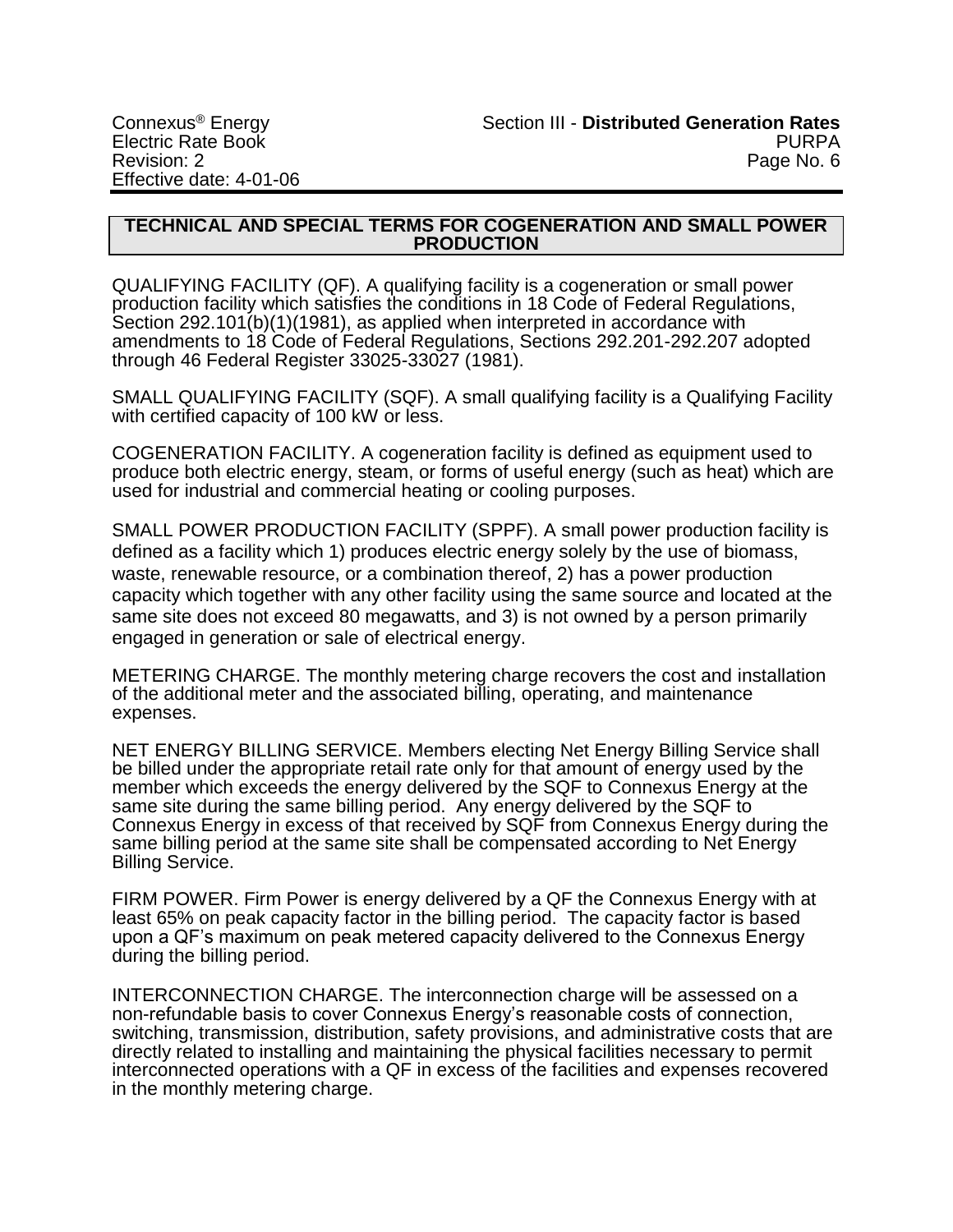# Section III - Distributed Generation Rates PURPA **TECHNICAL AND SPECIAL TERMS FOR COGENERATION AND SMALL POWER PRODUCTION**

Page No. 6.2

ON PEAK HOURS. The on peak hours are defined as weekdays from 10:00 to 20:00 CPT except for the following holidays: New Year's Day, Memorial Day, Independence Day, Labor Day, Thanksgiving Day and Christmas Day.

OFF PEAK HOURS. The off peak hours are defined as all hours besides on peak hours.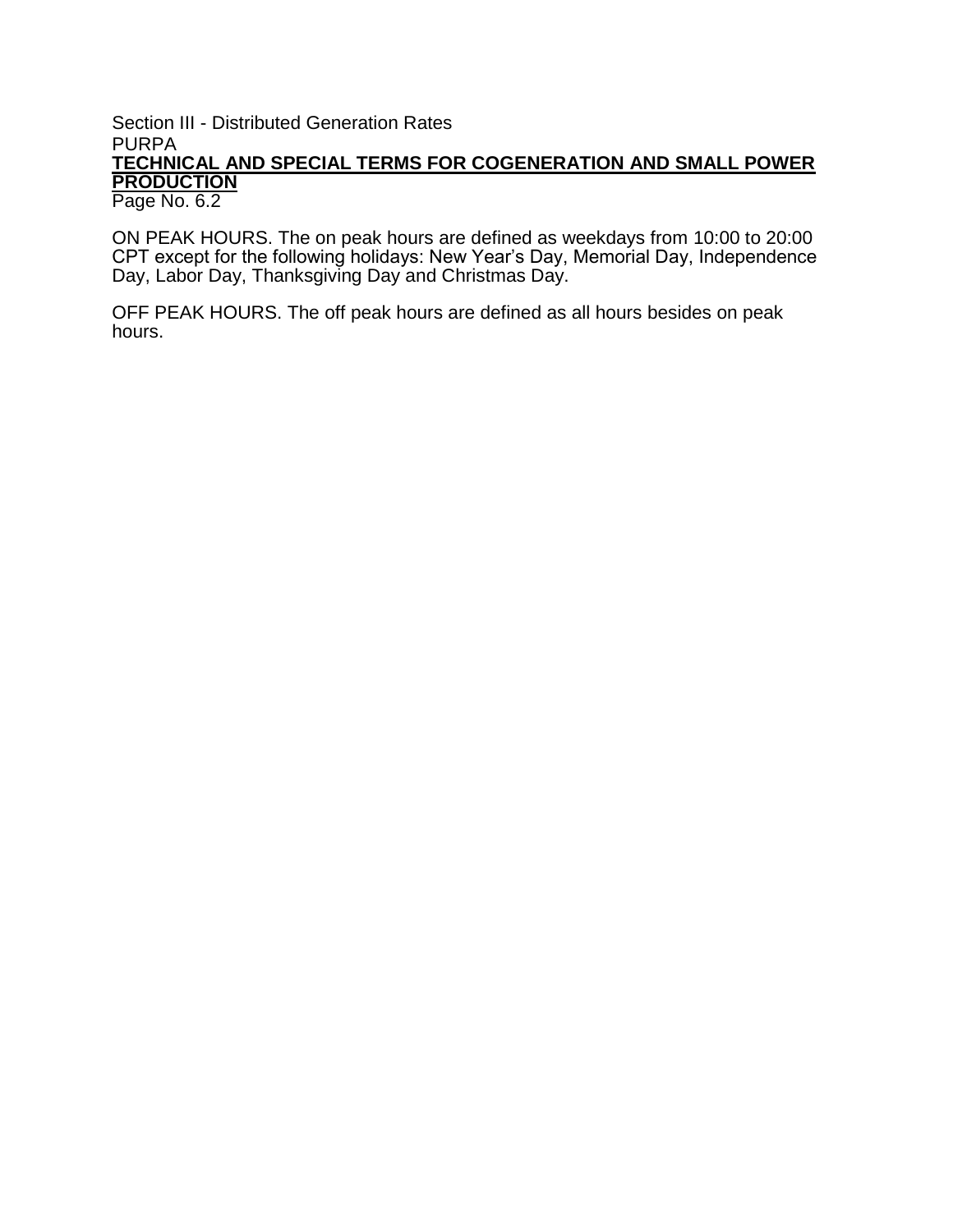#### **RULES AND REGULATIONS APPLICABLE TO COGENERATION AND SMALL POWER PRODUCTION FACILITIES**

# **COMPLIANCE**

The member agrees to operate and maintain the generation system in accordance with the Connexus Energy Distributed Generation Technical Requirements and Interconnection Agreements. Failure to operate and maintain the generation system per these requirements will be grounds for Connexus Energy to disconnect the generation system from the Connexus Energy distribution system.

# **SPECIAL METERING**

Member agrees to allow Connexus Energy at Connexus Energy's expense to install necessary special metering and measuring equipment at the above address to provide information on the effect of the qualifying facility (QF).

# **PROVISIONS TO SELECT METERING**

Member to choose one of the following:

- 1. Detenting of Meter for Parallel Operation With No Sale to Connexus Energy. Because member does not intend to sell energy to Connexus Energy, the billing of the member's electrical consumption provided by Connexus Energy will be available retail rates and the electric meter measuring this consumption will at times be detented to allow measurement only of energy flow into the member's premise. Member will provide all meter socket replacement and rewiring, if required, to accommodate a detented meter.
- 2. Metering for Parallel Operation With Sale or Wheelage of Excess or All or a Part of Member-Produced Energy. A bi-directional meter will be installed which will record energy delivered by Connexus Energy and energy delivered by member. Member will provide all meter socket replacement and rewiring, if required, to install these meters.

# **RATES**

Rates for sales to a QF shall be governed by the applicable tariff for the class of consumer to which the QF would belong if it were not a QF. Connexus Energy or the QF may petition the Minnesota Public Utilities Commission to establish specific rates for supplemental, maintenance, back-up, or interruptible power.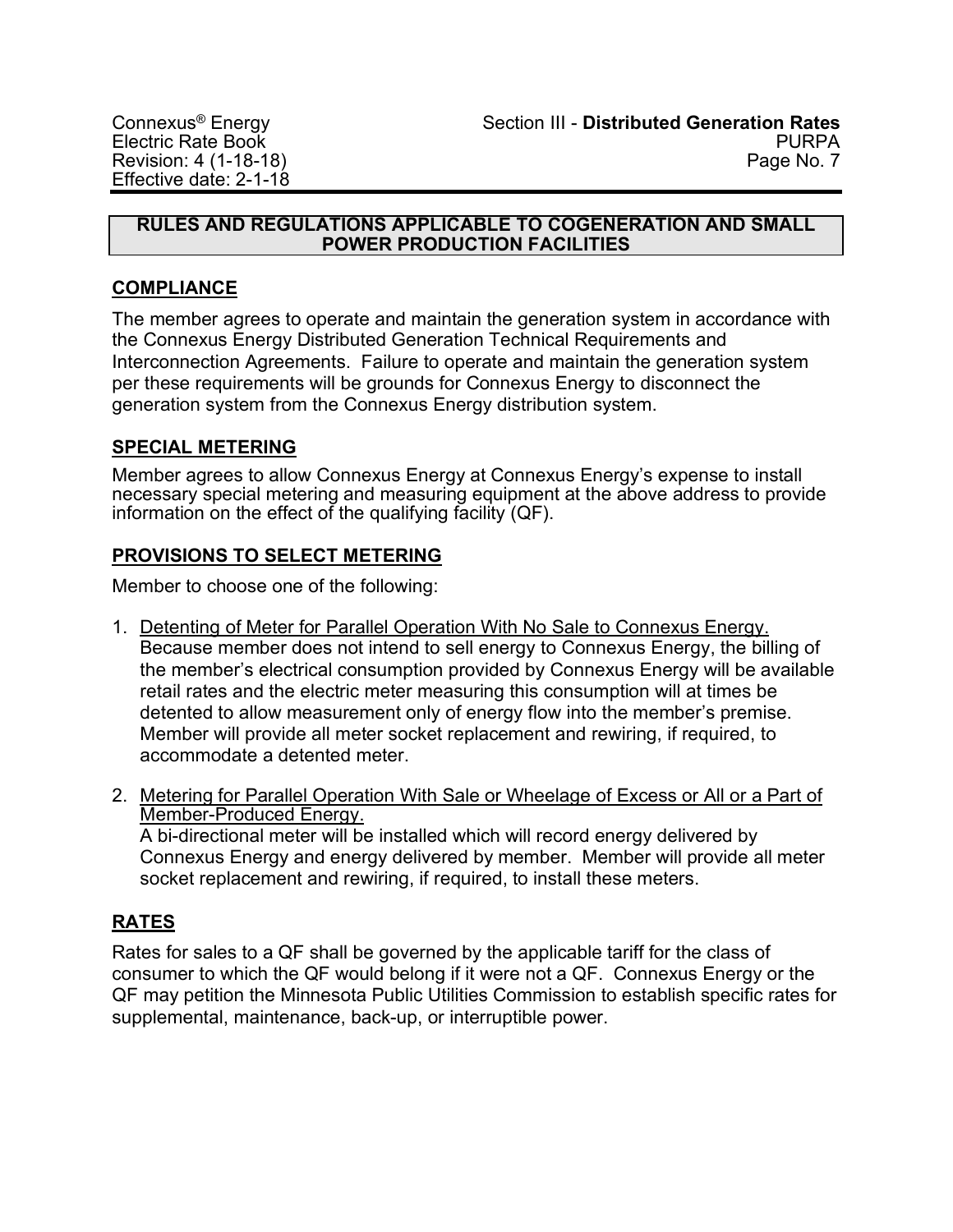Section III - Distributed Generation Rates **PURPA Rules and Regulations Applicable to Cogeneration and Small Power Production Facilities** Page No. 7.2

# **REVENUE LOSS**

Connexus Energy shall not be liable for revenue lost by member due to Connexus Energy's inability to purchase or wheel member-generated energy for any reason not within Connexus Energy's reasonable control.

# **PAYMENT OF WHEELING CHARGE**

For QF's with rated capacity of 30 kW or more, Connexus Energy will, at the QFs request or consent, provide wheeling or exchange arrangements with other utilities if such interconnection exists. For QFs with rated capacity of 30 kW or more, Connexus Energy at the request of an interconnected QF, will provide wheeling arrangements and shall pay all reasonable charges associated with the sale and wheeling of the QF's output. The utility ultimately receiving the QF's output shall pay its full avoided capacity and energy costs within 30 days of receiving the output to Connexus Energy which is interconnected to the QF. Payment to the QF must be made within 15 days from the date Connexus Energy receives payment. Payment to the interconnected QF will be in the amount Connexus Energy received from the utility less wheeling charges it incurred plus its own reasonable wheeling charges. A report summarizing all wheeling activities involving QFs will be submitted to the Minnesota Public Utilities Commission as required.

# **COOPERATIVE MEMBERSHIP**

Any individual, corporation, or partnership wishing to interconnect with Connexus Energy's electric system shall become a member of Connexus Energy in accordance with the bylaws of Connexus Energy.

# I**NSURANCE**

The member shall maintain during the term of this agreement liability insurance, which insures member against all claims for property damage and, for personal injury or death arising out of, resulting from, or in any manner connected with the installation, operation, and maintenance of the QF. The amount of such insurance coverage shall be at least \$300,000 per occurrence. Member shall furnish a certificate from its insurance carrier showing that it has complied with the previsions of this section and providing that the insurance policy will not be changed or canceled during its term without written 90-day notice to Connexus Energy.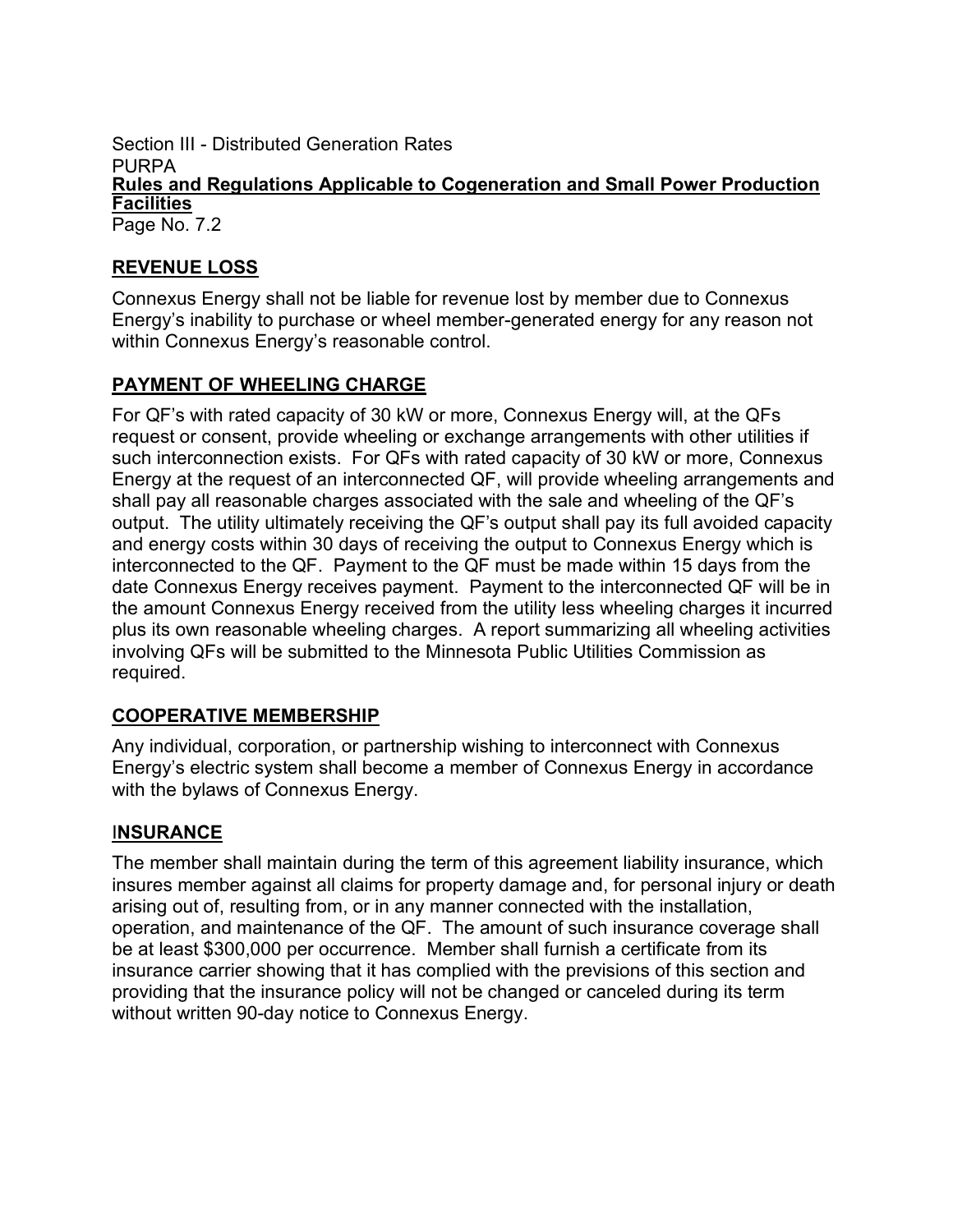# **Section III - Distributed Generation Rates PURPA Rules and Regulations Applicable to Cogeneration and Small Power Production Facilities**

Page No. 7.3

# **SPECIAL LOSS FACTOR ADJUSTMENT**

If the SQF is located at a site outside Connexus Energy's service territory and energy is delivered to Connexus Energy through facilities owned by another utility, energy payments will be adjusted downward reflecting losses occurring between point of generation and point of receipt by Connexus Energy.

# **SPECIAL INTERCONNECTION FACILITIES**

The metering charge assumes common use of all Connexus Energy facilities, up to the metering point, for both receipt and delivery of energy. Any additional facilities required by Connexus Energy to accommodate the SQF will require SQF to pay a net interconnection charge in advance.

# **METERING REQUIREMENTS**

The SQF shall make provisions for on-site metering. All energy delivered and sold to Connexus Energy shall be separately metered. On-site use of SQF output shall be unmetered for purposes of compensation. SQF shall cooperate with and allow Connexus Energy to install and have access to on-site monitoring equipment for purposes of gathering SQF performance data.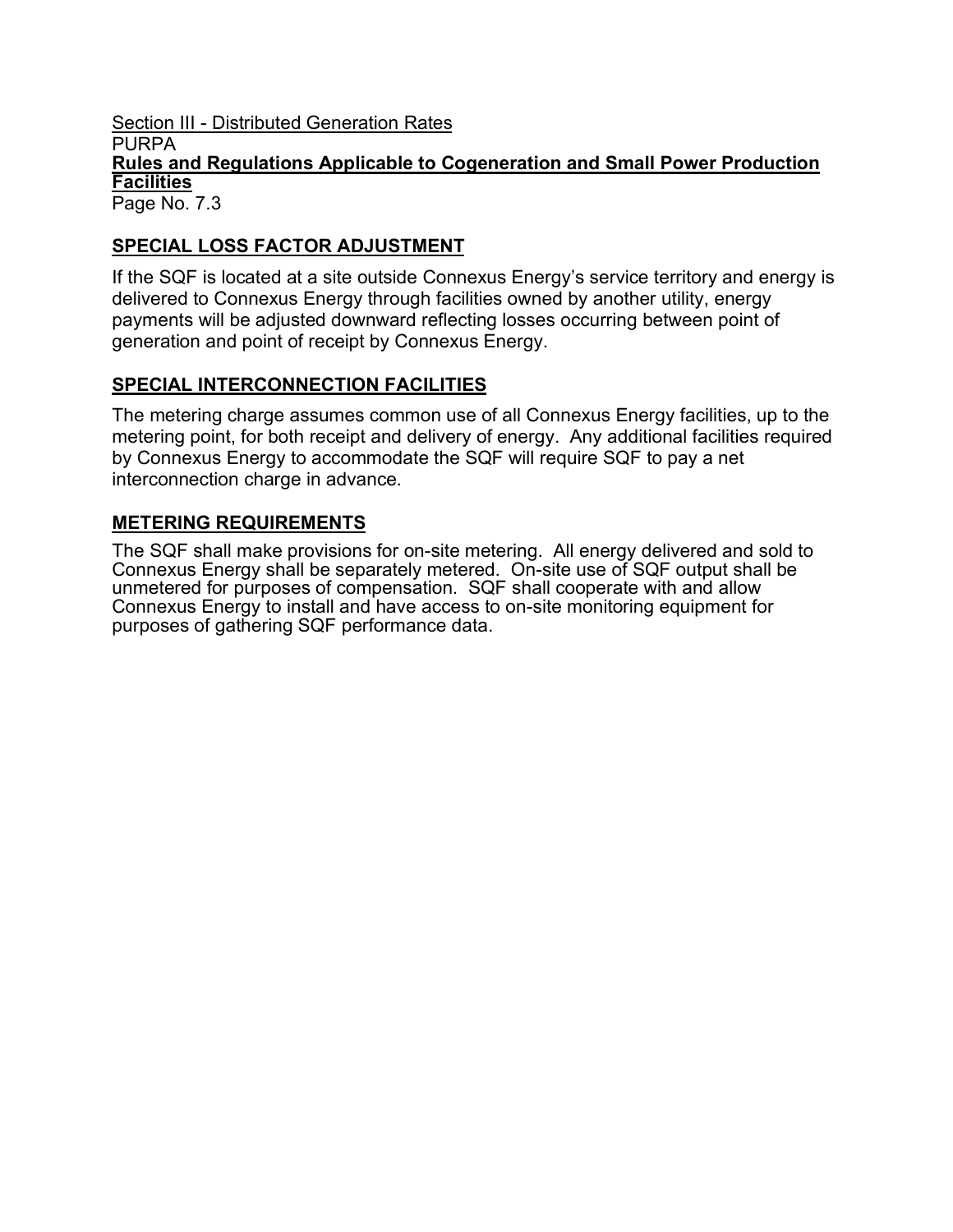# **STANDARD CONTRACTS AND AGREEMENT FORMS**

Listed below are the titles of standard contract or service agreement forms Connexus Energy requires of members for cogeneration and small power production purchase services. Copies of the forms are shown on the following sheets in the order listed and Connexus Energy's Distributed Generation Technical Requirements and Interconnection Agreements.

- 1. Uniform Statewide Contract for Cogeneration and Small Power Production **Facilities**
- 2. Connexus Energy Distributed Generation Technical Requirements and Interconnection Agreements
	- a. Section 3 Generation Interconnection Application
	- b. Section 4 Engineering Data Submittal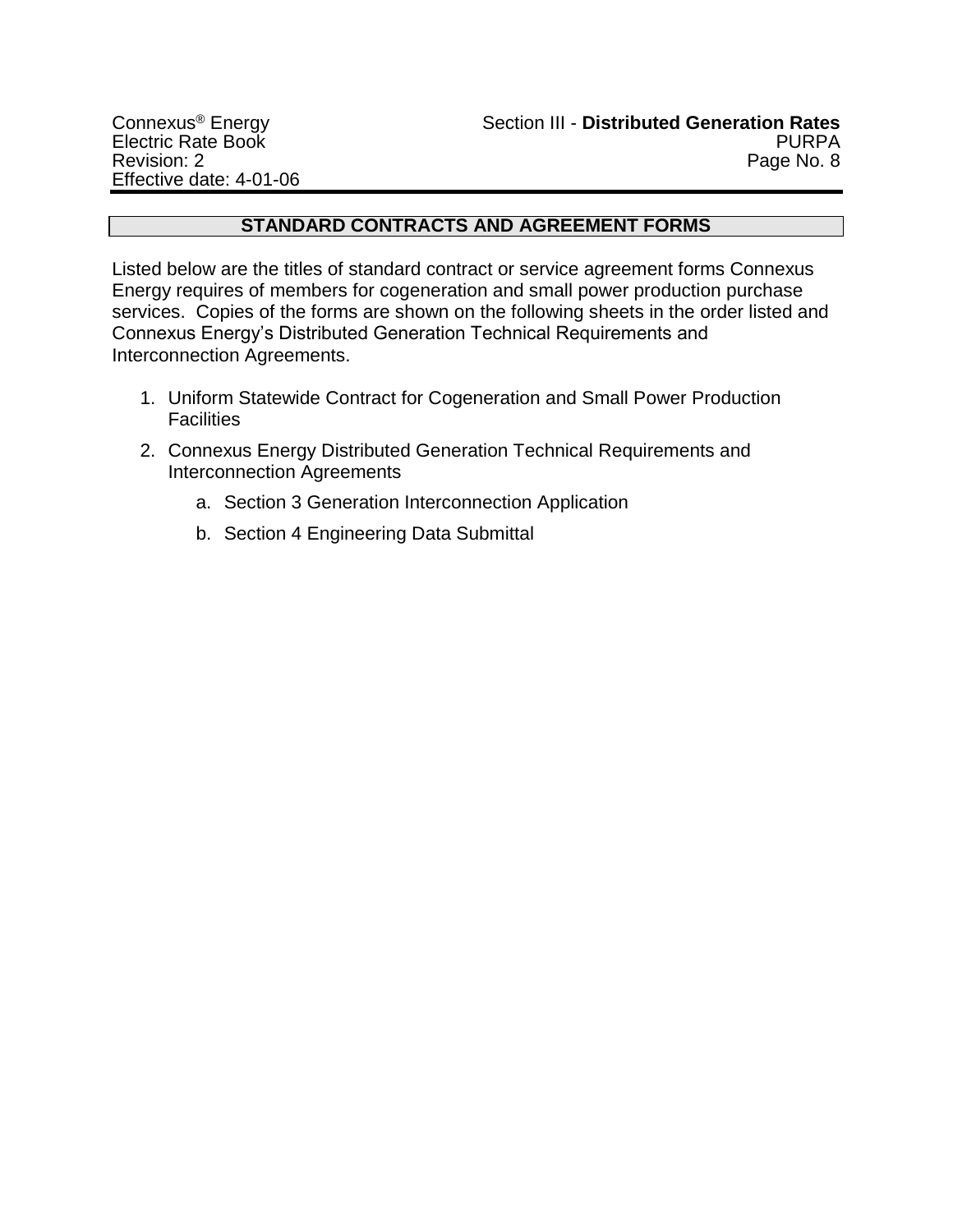#### **UNIFORM STATEWIDE CONTRACT FOR COGENERATION AND SMALL POWER PRODUCTION FACILITIES**

THIS CONTRACT is entered into \_\_\_\_\_\_\_\_\_\_\_\_\_\_\_\_\_\_\_\_, 20\_\_\_, by Connexus Energy (hereafter called "Cooperative") and (hereafter called "QF").

# **RECITALS**

The QF has installed electric generating facilities, consisting of

| (description of facilities), rated at | kilowatts of alternating current (AC) |
|---------------------------------------|---------------------------------------|
| electricity, on property located at   |                                       |

\_\_\_\_\_\_\_\_\_\_\_\_\_\_\_\_\_\_\_\_\_\_\_\_\_\_\_\_\_\_\_\_\_\_\_\_\_\_\_\_\_\_\_\_\_\_\_\_\_\_\_\_\_\_\_\_\_\_\_\_\_\_\_\_\_\_\_\_\_ \_\_\_\_\_\_\_\_\_\_\_\_\_\_\_\_\_\_\_\_\_\_\_\_\_\_\_\_\_\_\_\_\_\_\_\_\_\_\_\_\_\_\_\_\_\_\_\_\_\_\_\_\_\_\_\_\_\_\_\_\_\_\_\_\_\_\_\_\_.

The QF is prepared to generate electricity in parallel with the Cooperative.

The QF's electric generating facilities meet the requirements of the rules adopted by the Cooperative on Cogeneration and Small Power Production and any technical standards for interconnection the Cooperative has established that are authorized by those rules.

The Cooperative is obligated under federal and Minnesota law to interconnect with the QF and to purchase electricity offered for sale by the QF.

A contract between the QF and the Cooperative is required.

# **AGREEMENTS**

The QF and the Cooperative agree:

- 1. The Cooperative will sell electricity to the QF under the rate schedule in force for the class of member to which the QF belongs.
- 2. The Cooperative will buy electricity from the QF under the appropriate rate schedule approved by the Cooperative. The QF elects the rate schedule category hereinafter indicated: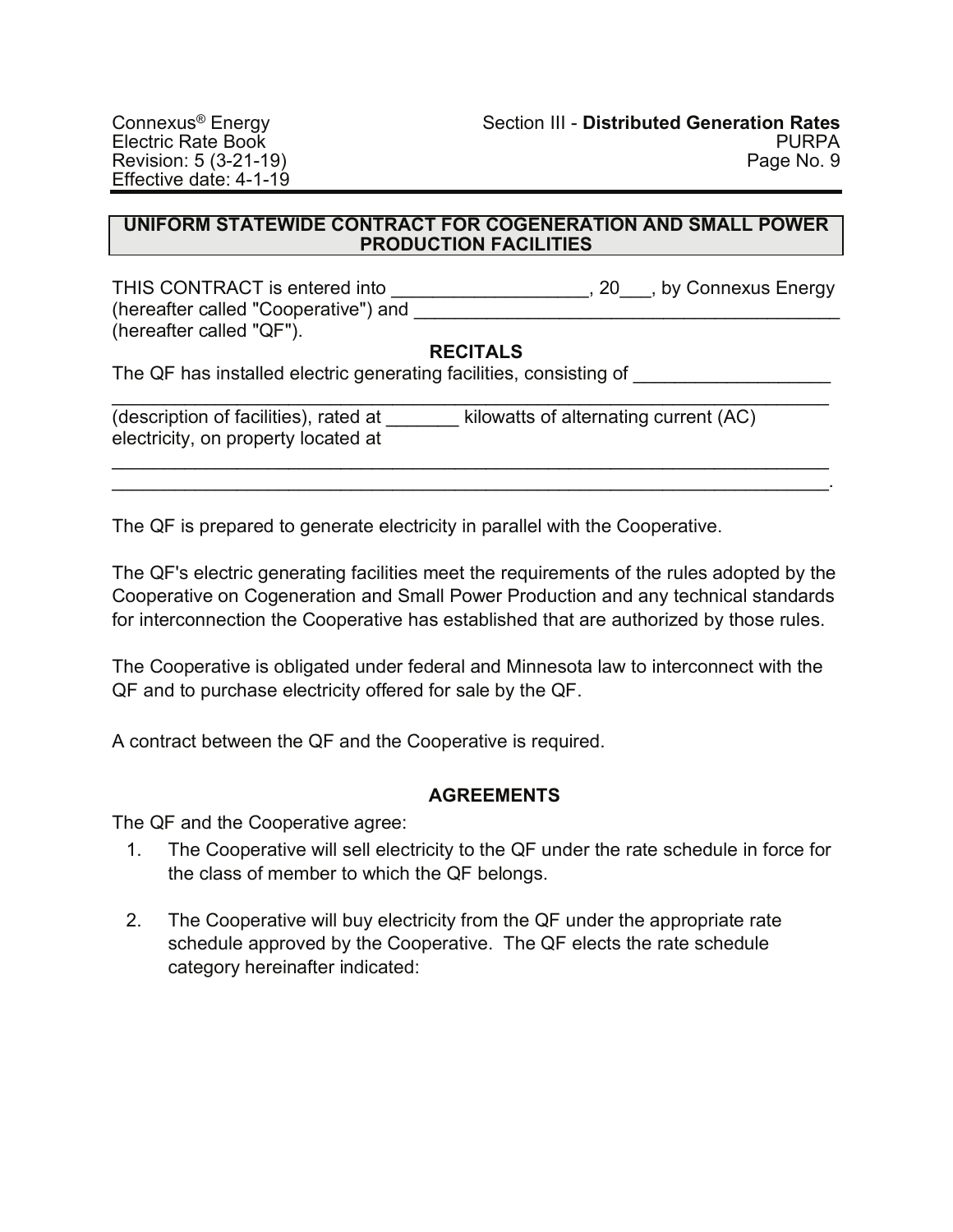Section III - Distributed Generation Rates **PURPA** 

# **Uniform Statewide Contract for Cogeneration and Small Power Production Facilities**

Page No. 9.2

# Applicable only to QF less than 40 kW

- \_\_\_\_ a. Average retail cooperative energy rate
- \_\_\_\_ b. Simultaneous purchase and sale billing rate
- \_\_\_\_ c. Roll-over credits

Applicable only to QF between 40 kW and 100 kW

\_\_\_\_ d. Time-of-day purchase rates

A copy of the presently approved rate schedule is attached to this contract.

- 3. The rates for sales and purchases of electricity may change over the time this contract is in force, due to actions of the Cooperative, and the QF and the Cooperative agree that sales and purchases will be made under the rates in effect each month during the time this contract is in force.
- 4. The Cooperative will compute the charges and payments for purchases and sales for each billing period. Any net credit to the QF, other than kilowatt-hour credits under clause 2(d), will be made under one of the following options as chosen by the QF.
	- \_\_\_\_ a. Credit to the QF's account with the Cooperative
	- b. Paid by check or electronic payment service to the QF within 15 days of the billing date
- 5. Renewable energy credits associated with generation from the facility are owned by: \_\_\_\_\_\_\_\_\_\_\_\_\_\_\_\_\_\_\_\_\_\_\_\_\_\_\_\_\_\_\_\_\_\_\_\_\_\_\_\_\_\_\_\_\_\_\_\_\_\_\_\_\_\_\_\_\_\_\_\_\_.
- 6. The QF must operate its electric generating facilities within any rules, regulations, and policies adopted by the Cooperative.
- 7. The Cooperative's rules, regulations, and policies must conform to Minnesota Statue 216B.164 regarding Cogeneration and Small Power Production.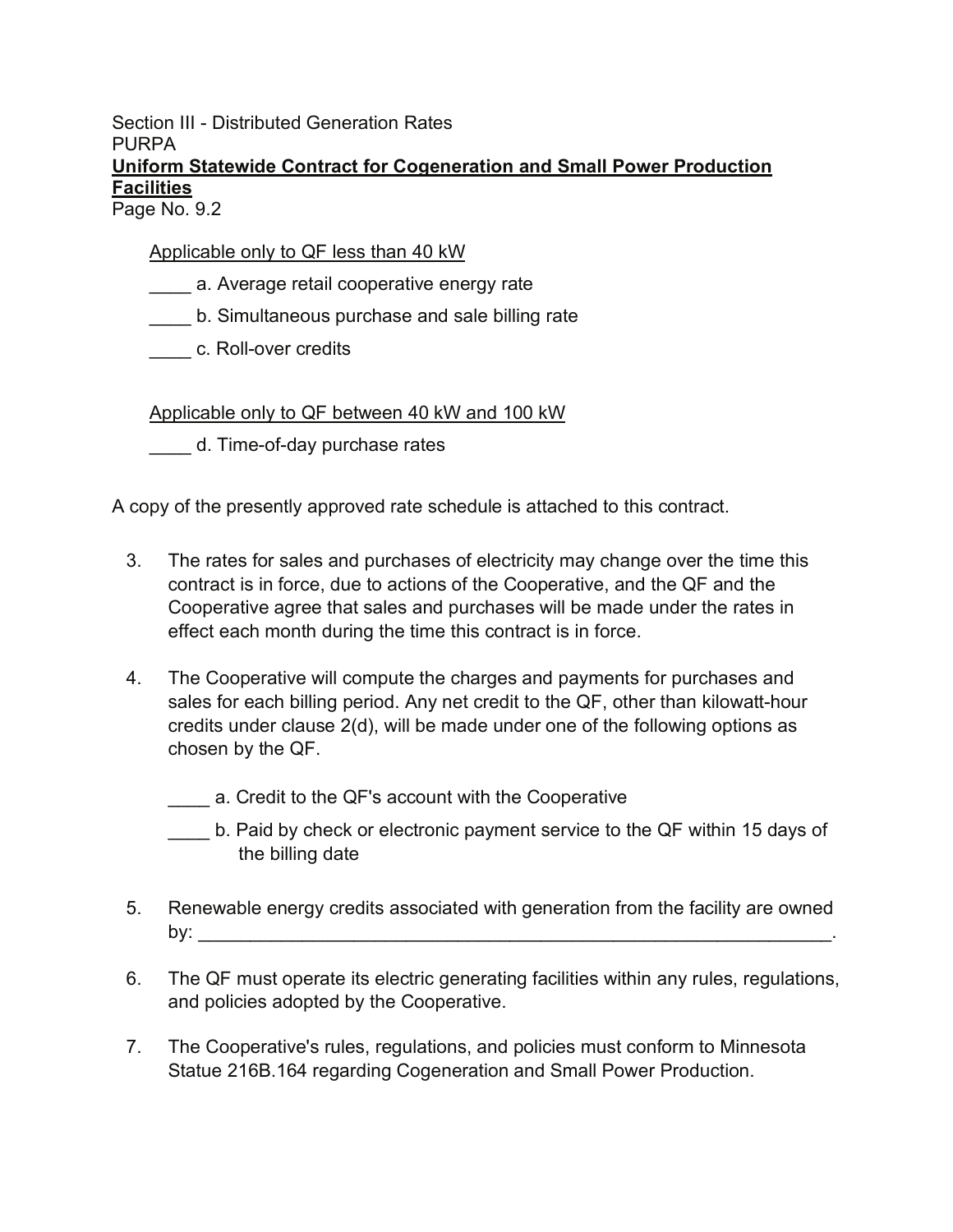Page No. 9.3

- 8. The QF will operate its electric generating facilities so that they conform to the national, state, and local electric and safety codes, and will be responsible for the costs of conformance.
- 9. The QF is responsible for the actual, reasonable costs of interconnection which are estimated to be  $\frac{1}{2}$   $\frac{1}{2}$ . The QF will pay the Cooperative in this way: \_\_\_\_\_\_\_\_\_\_\_\_\_\_\_\_\_\_\_\_\_\_\_\_\_\_\_\_\_\_\_\_\_\_\_\_\_\_\_\_\_\_\_\_\_\_\_\_\_\_\_\_\_\_\_\_\_\_\_\_\_\_\_\_

\_\_\_\_\_\_\_\_\_\_\_\_\_\_\_\_\_\_\_\_\_\_\_\_\_\_\_\_\_\_\_\_\_\_\_\_\_\_\_\_\_\_\_\_\_\_\_\_\_\_\_\_\_\_\_\_\_\_\_\_\_\_\_\_

- 10. The QF will give the Cooperative reasonable access to its property and electric generating facilities if the configuration of those facilities does not permit disconnection or testing from the Cooperative's side of the interconnection. If the Cooperative enters the QF's property, the Cooperative will remain responsible for its personnel.
- 11. The Cooperative may stop providing electricity to the QF during a system emergency. The Cooperative will not discriminate against the QF when it stops providing electricity or when it resumes providing electricity.
- 12. The Cooperative may stop purchasing electricity from the QF when necessary for the Cooperative to construct, install, maintain, repair, replace, remove, investigate, or inspect any equipment or facilities within its electric system. The Cooperative may stop purchasing electricity from the QF in the event the generating facilities listed in this contract are documented to be causing power quality, safety or reliability issues to the Cooperative's electric distribution system. The Cooperative will notify the QF before it stops purchasing electricity in this way:

\_\_\_\_\_\_\_\_\_\_\_\_\_\_\_\_\_\_\_\_\_\_\_\_\_\_\_\_\_\_\_\_\_\_\_\_\_\_\_\_\_\_\_\_\_\_\_\_\_\_\_\_\_\_\_\_\_\_\_\_\_\_\_\_ \_\_\_\_\_\_\_\_\_\_\_\_\_\_\_\_\_\_\_\_\_\_\_\_\_\_\_\_\_\_\_\_\_\_\_\_\_\_\_\_\_\_\_\_\_\_\_\_\_\_\_\_\_\_\_\_\_\_\_\_\_\_\_\_

- 13. The QF will keep in force general liability insurance, from a qualified insurance agency with a B+ or better rating by "Best", against personal or property damage due to the installation, interconnection, and operation of its electric generating facilities. The amount of insurance coverage will be \$
- 14. The QF and Cooperative agrees to attempt to resolve all disputes arising hereunder promptly, equitably and a good faith manner.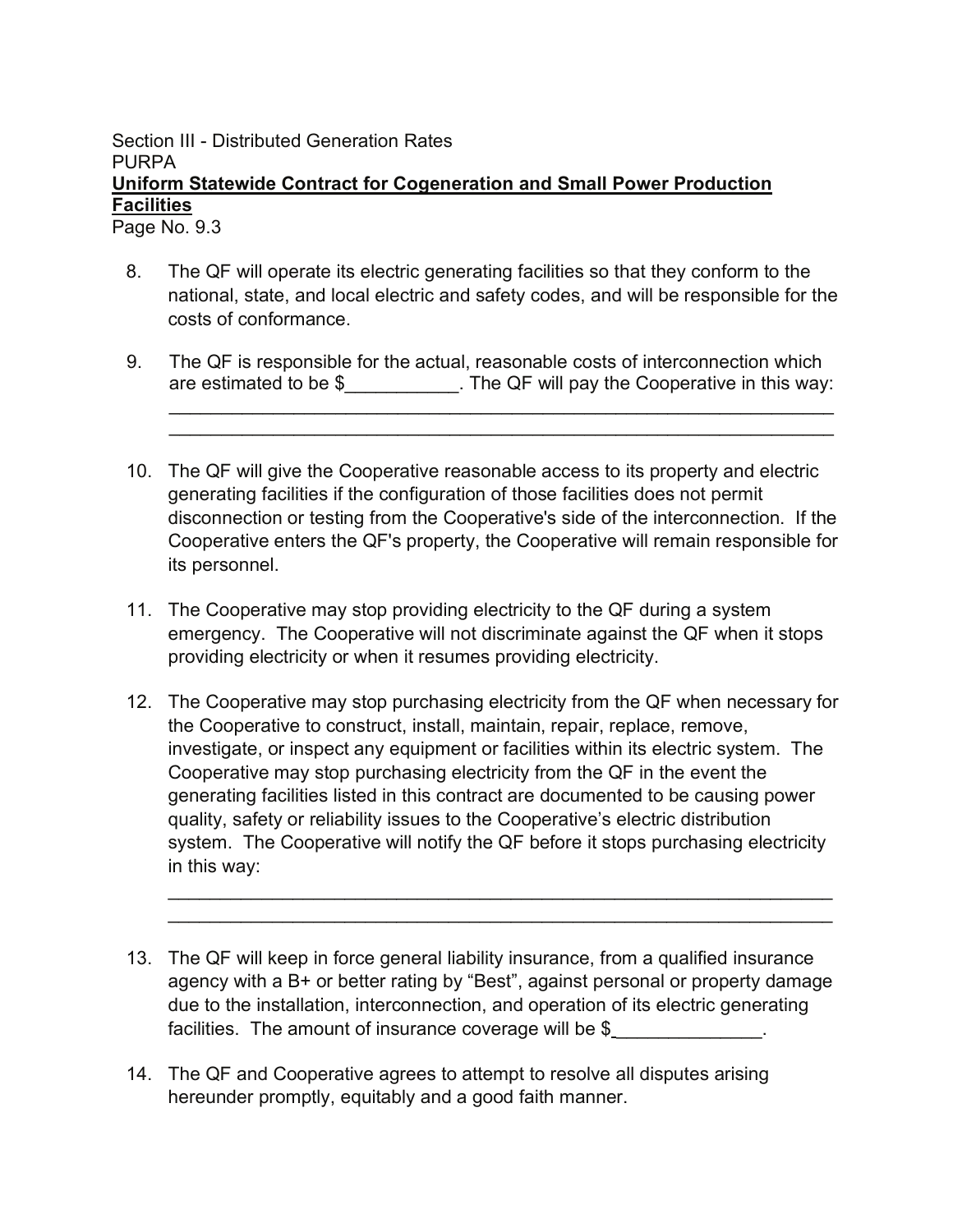Page No. 9.4

- 15. In the event a dispute arises under this contract, refer to dispute resolution process in Cooperative Rules Implementing Minnesota Statute §216B.164.
- 16. This contract becomes effective as soon as it is signed by the QF and the Cooperative. This contract will remain in force until either the QF or the Cooperative gives written notice to the other that the contract is canceled. This contract will be canceled 30 days after notice is given. If the listed electric generating facilities are not interconnected to the Cooperative's distribution system within 12 months of the contract being signed by the QF and the Cooperative, the contract terminates. The QF and the Cooperative may delay termination by mutual agreement.
- 17. Termination of this contract is allowed (i) by the QF at any time without restriction; (ii) by mutual agreement between the Cooperative and the QF; (iiI) upon abandonment or removal of electric generating facilities by the QF; (iv) by the electric generating facilities failing to operate for during any 12 consecutive month period; (v) by the Cooperative if the QF fails to comply with applicable interconnection design requirements or fails to remedy a violation of the interconnection process; (vi) in the event of an emergency on the Cooperative's distribution system; (vii) or breach of this contract by QF unless otherwise cured upon written notice of the Cooperative.
- 18. This contract can only be amended or modified by mutual agreement in writing signed by the QF and the Cooperative.
- 19. The QF must notify the Cooperative prior to any change in the electric generating facilities' capacity size or generating technology according to the interconnection process adopted by the Cooperative.
- 20. In the event this contract is terminated, the Cooperative shall have the right to disconnect its facilities or direct the QF to disconnect its generating facilities.
- 21. This contract shall continue in effect after termination to the extent necessary to allow either the Cooperative or the QF to fulfill rights or obligations that arose under the contract.
- 22. Transfer of ownership of the generating facilities shall require the new owners and the Cooperative to execute a new contract. Upon the execution of a new contract with the new owners, this contract shall be terminated.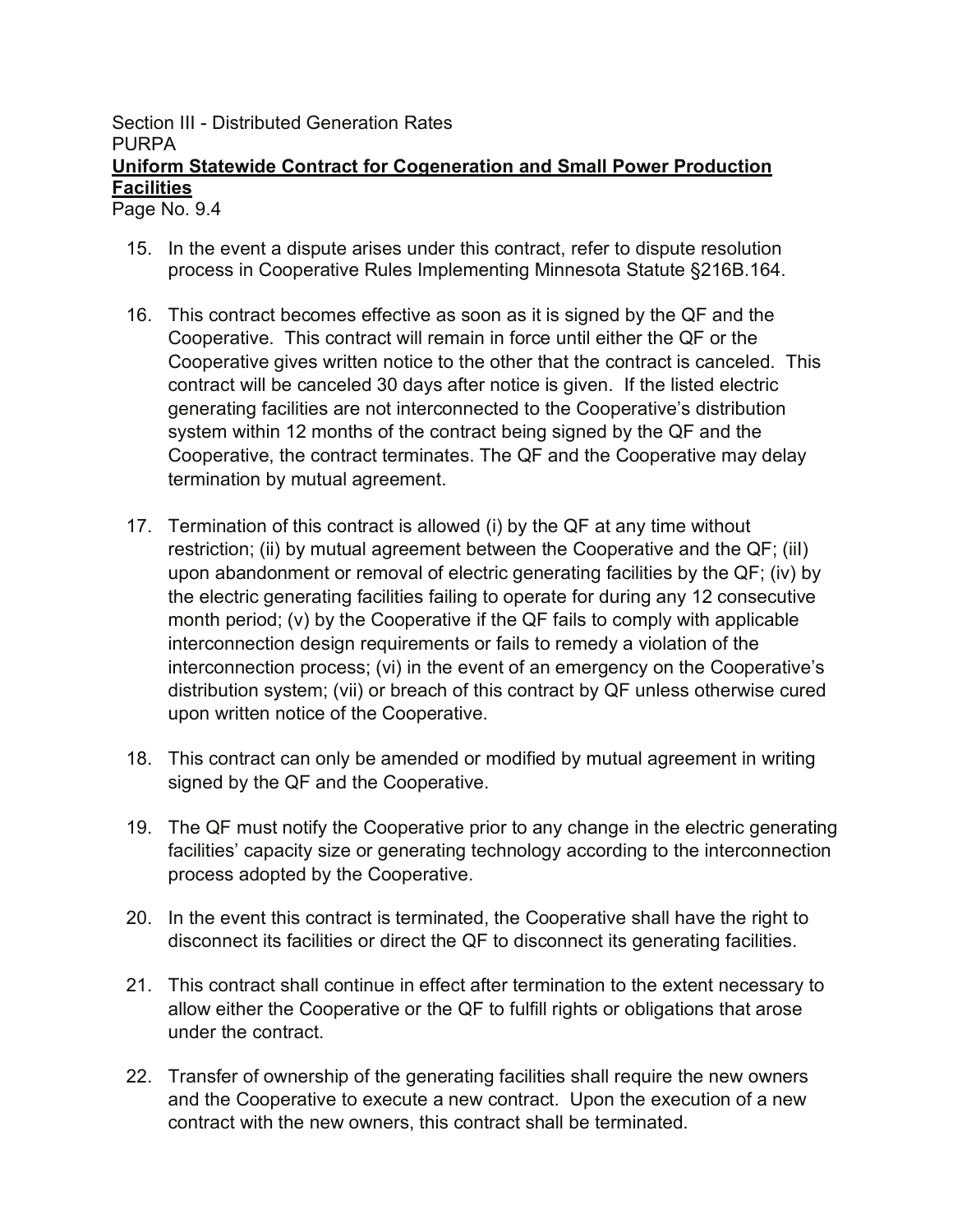Page No. 9.5

- 23. Neither the QF or the Cooperative will be considered in default as to any obligation if the QF or the Cooperative is prevented from fulfilling the obligation due to an act of God, labor disturbance, act of public enemy, war, insurrection, riot, fire, storm or flood, explosion, breakage or accident to machinery or equipment, an order, regulation or restriction imposed by government, military or lawfully established civilian authorities, or other cause beyond the QF's or Cooperative's control. However, the QF or Cooperative whose performance under this contract is hindered by such an event shall make all reasonable efforts to perform its obligations.
- 24. The QF and the Cooperative shall at all times indemnify, defend, and save each other harmless from any and all damages, losses, claims, including claims and actions relating to injury or death of any person or damage to property, costs and expenses, reasonable attorneys' fees and court costs, arising out of or resulting from the QF's or the Cooperative's performance of its obligations under this contract, except to the extent that such damages, losses or claims were caused by the negligence or intentional acts of the QF or the Cooperative.
- 25. The QF's and the Cooperative's liability to each other for failure to perform its obligations under this contract shall be limited to the amount of direct damage actually occurred. In no event shall the QF or the Cooperative be liable to each other for any punitive, incidental, indirect, special, or consequential damages of any kind whatsoever, including for loss of business opportunity or profits, regardless of whether such damages were foreseen.
- 26. The Cooperative does not give any warranty, expressed or implied, to the adequacy, safety, or other characteristics of the QF's interconnected system.
- 27. The Cooperative and the QF will each be responsible for its own acts or omissions and the results thereof to the extent authorized by law and shall not be responsible for the acts or omissions of any others and the results thereof.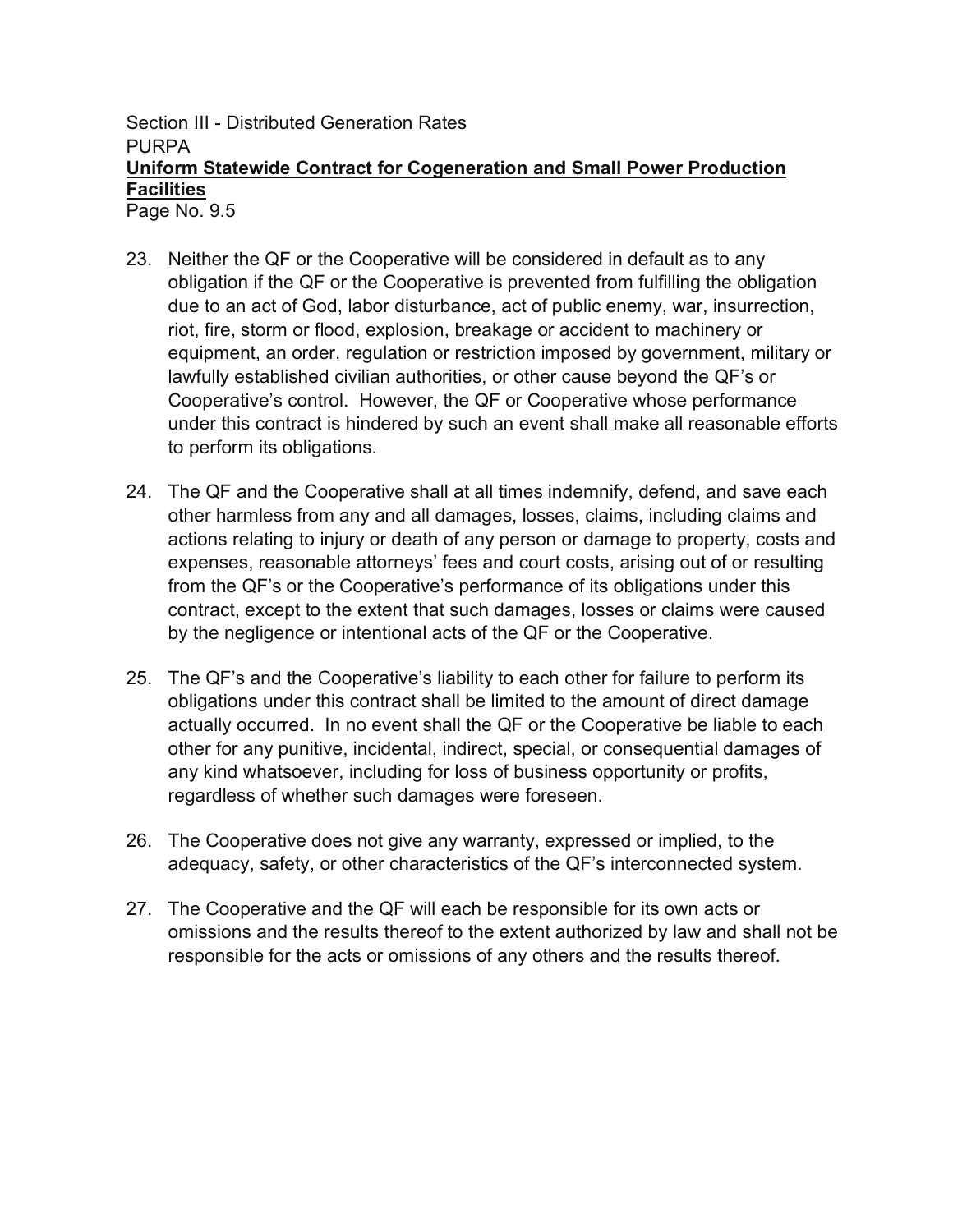Page No. 9.6

THE QF AND THE COOPERATIVE HAVE READ THIS CONTRACT AND AGREE TO BE BOUND BY ITS TERMS. AS EVIDENCE OF THEIR AGREEMENT, THEY HAVE EACH SIGNED THIS CONTRACT BELOW ON THE DATE WRITTEN AT THE BEGINNING OF THIS CONTRACT.

| D.<br>- |  |  |
|---------|--|--|
|         |  |  |

Title\_\_\_\_\_\_\_\_\_\_\_\_\_\_\_\_\_\_\_\_\_\_\_\_\_\_\_\_\_\_\_

# **COOPERATIVE**

By:\_\_\_\_\_\_\_\_\_\_\_\_\_\_\_\_\_\_\_\_\_\_\_\_\_\_\_\_\_\_\_\_

Title\_\_\_\_\_\_\_\_\_\_\_\_\_\_\_\_\_\_\_\_\_\_\_\_\_\_\_\_\_\_\_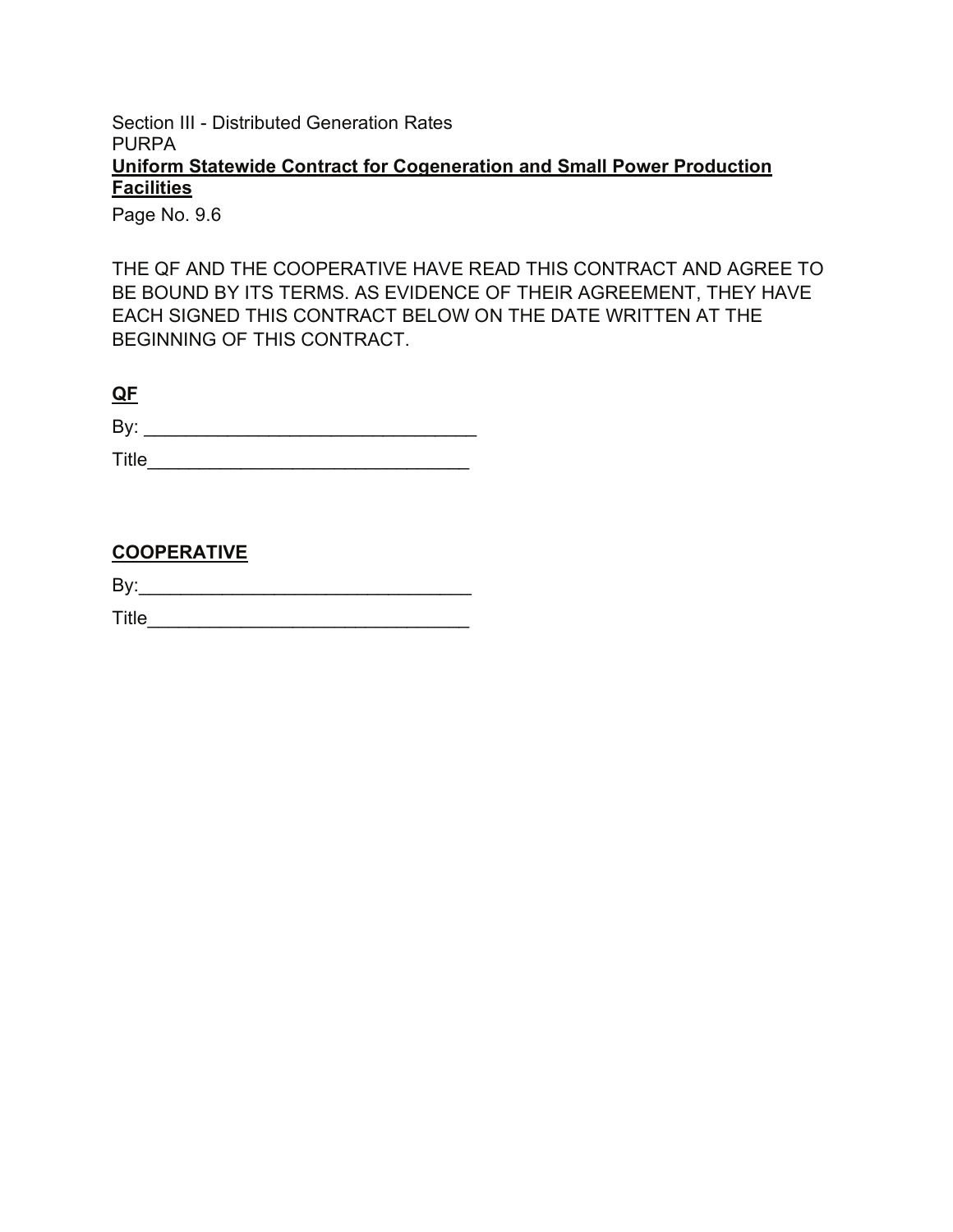# **EXTENDED PARALLEL DISTRIBUTED GENERATION RIDER**

# **Application**

The Rider for Distributed Generation is applicable as follows to any member taking service under one of the Cooperative's standard electric rate schedules and who has entered into an electric service agreement with Cooperative for the interconnection and operation of an on-site extended parallel distributed generation system:

- 1. The distributed generation system must be an operable, permanently installed or mobile generation facility connected in parallel to the utility distribution system serving the member receiving retail electric service at the same site.
- 2. The distributed generation system must be fueled by either natural gas, a renewable fuel, or another similarly clean fuel or combination of fuels.
- 3. The distributed generation system cannot have more than 10 MW of interconnected capacity at a point of common coupling to Cooperative's distribution system.
- 4. The interconnection and operation of the distributed generation system at each point of common coupling shall be considered as a separate application of the Rider.
- 5. All provisions of the applicable standard service schedule shall apply to distributed generation service under this Rider except as noted below.

In lieu of service under this Rider, member and Cooperative may pursue reasonable transactions outside the Rider; or member may take service, as applicable, under Cooperative's Rider for Parallel Generation as established under Minnesota Rules 7835 – Cogeneration and Small Power Production.

# **Definitions**

Member is an entity receiving retail electric service from Cooperative at the same site as the distributed generation system.

**Extended Parallel means the distributed generation system is designed to remain** connected with the Cooperative's distribution system for an extended period of time.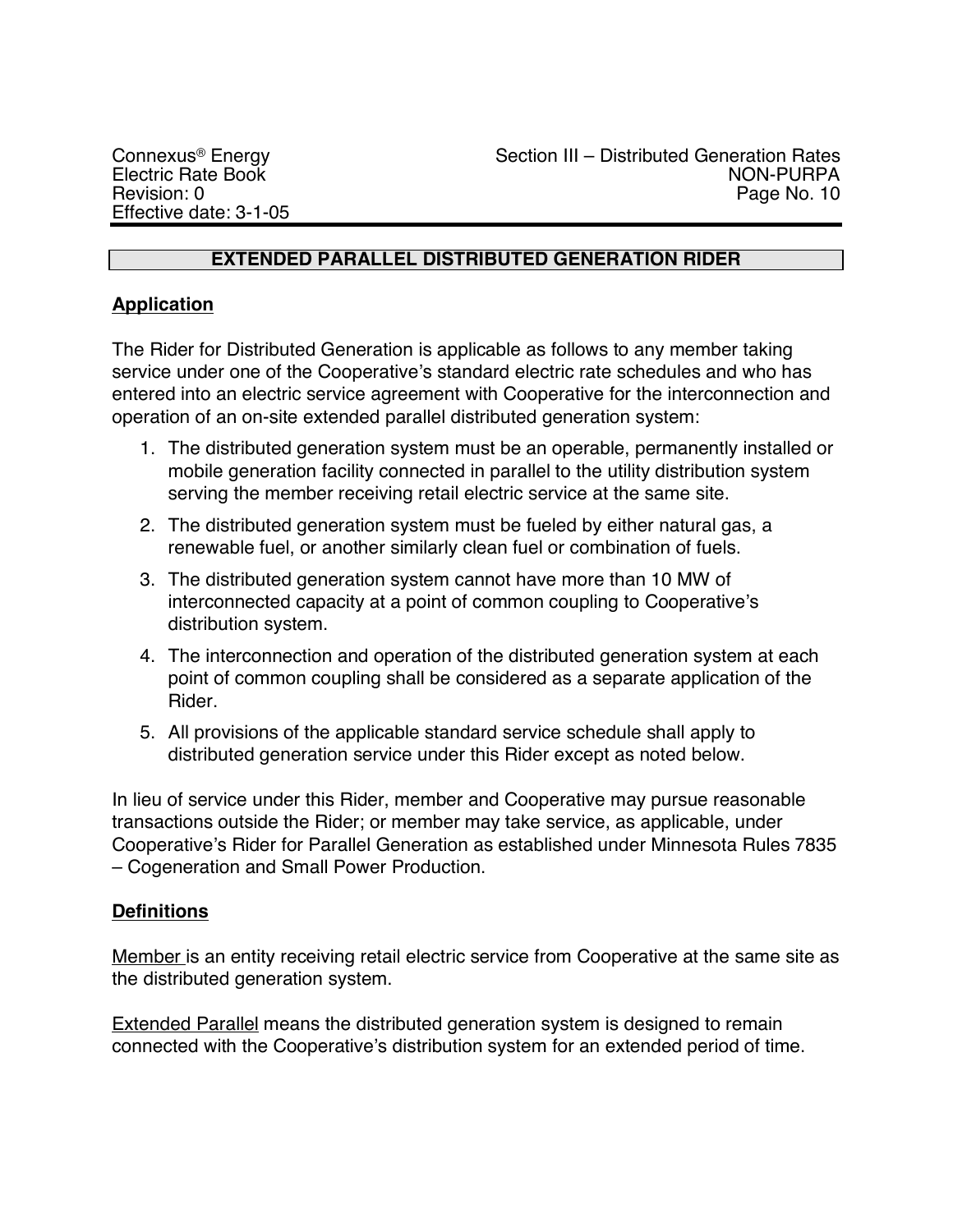Scheduled Maintenance service is energy, or energy and capacity, supplied by the Cooperative during scheduled maintenance of the member's non-utility source of electric energy supply (distributed generation system).

Unscheduled Outage service is energy, or energy and capacity, supplied by the Cooperative during unscheduled outages of the member's non-utility source of electric energy supply (distributed generation system).

All other definitions shall be as described in Cooperative's *Distributed Generation Interconnection Requirements* and *Interconnection Process for Distributed Generation Systems.*

# **Charges for Service**

Services provided under this Rider may include services from the Cooperative to member and from member to Cooperative. The following rates, charges, credits and payments are applicable for such services in addition to all applicable charges for service being taken under Cooperative's standard rate schedule:

A monthly service charge, equal to the service charge contained in the base tariff to which this Rider is attached, will be applied to this Rider to recover costs of administering this Rider.

# **Services from Cooperative to Member**

#### **Interconnection Services**

Interconnection services include services such as engineering/design studies, Cooperative system upgrades and testing as further described in Cooperative's *Distributed Generation Interconnection Requirements* and *Interconnection Process for Distributed Generation Systems*. Charges for such interconnection services shall be as described in the Cooperative's *Distributed Generation Interconnection Requirements*  and *Interconnection Process for Distributed Generation Systems.*

#### **Supply Services**

Supply services include standby services such as scheduled maintenance, unscheduled outages and supplemental service as provided under Cooperative's *Rider for Standby Service*.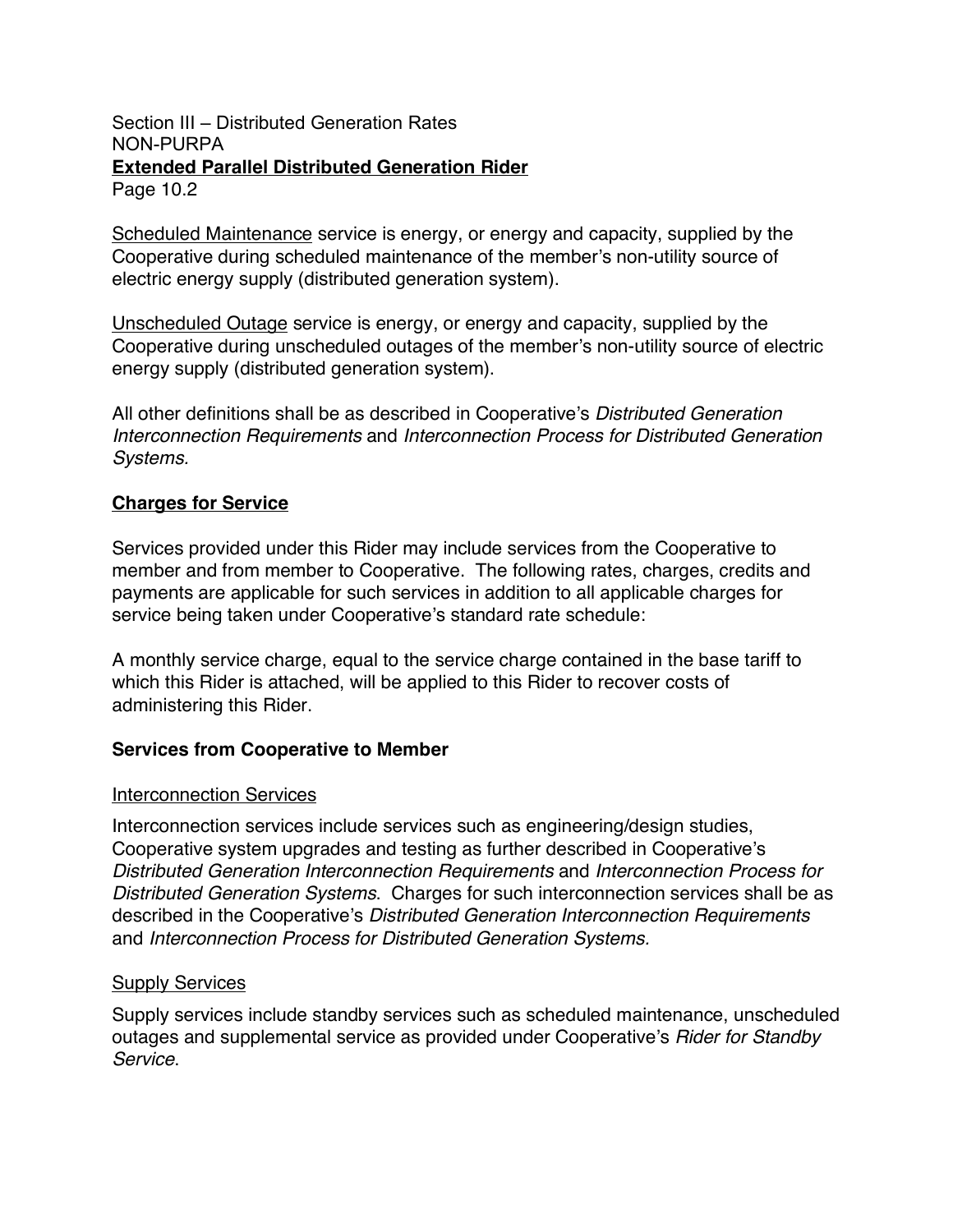# Transmission Services

Transmission services include reservation and delivery of capacity and energy on either a firm or non-firm basis and those ancillary services that are necessary to support the transmission of capacity and energy from resources to loads while maintaining reliable operation over Transmission Providers' Transmission System. These ancillary services include services such as Scheduling, System Control and Dispatch Service, Reactive Supply and Voltage Control from Generation Sources, Regulation and Frequency Response, Generator Imbalance, Operating Reserve – Spinning Reserve and Operating Reserve – Supplemental Reserve. Transmission Services are provided as applicable under Cooperative's wholesale power supplier's approved Open Access Transmission Tariff (OATT).

# Distribution Services

Distribution services include reservation and delivery of capacity and energy and those indirect services that are necessary to support the delivery of capacity and energy over Cooperative's distribution system. These indirect services include allocated support services or expenses such as operation and maintenance, member accounts, member service and information, administrative and general, depreciation, interest and taxes. Members requiring contracted distribution standby service and/or delivery of energy and capacity over Cooperative's distribution system to a third party will be charged for such distribution services at a rate equal to the distribution charge specified in the Cooperative's *Rider for Standby Service*.

# **Services from Member to Cooperative**

# Capacity/Energy

Member may sell all of the energy produced by the distributed generation system to the Cooperative, use all the distributed generation energy to meet its own electrical requirements, or use a portion of the energy from the distributed generation system to meet its own electrical needs and sell the remaining energy to the Cooperative.

If the member offers to sell energy to the Cooperative, then such energy and capacity will be purchased by the Cooperative's wholesale power supplier under the rates, terms and conditions for such purchases as established by the wholesale power supplier.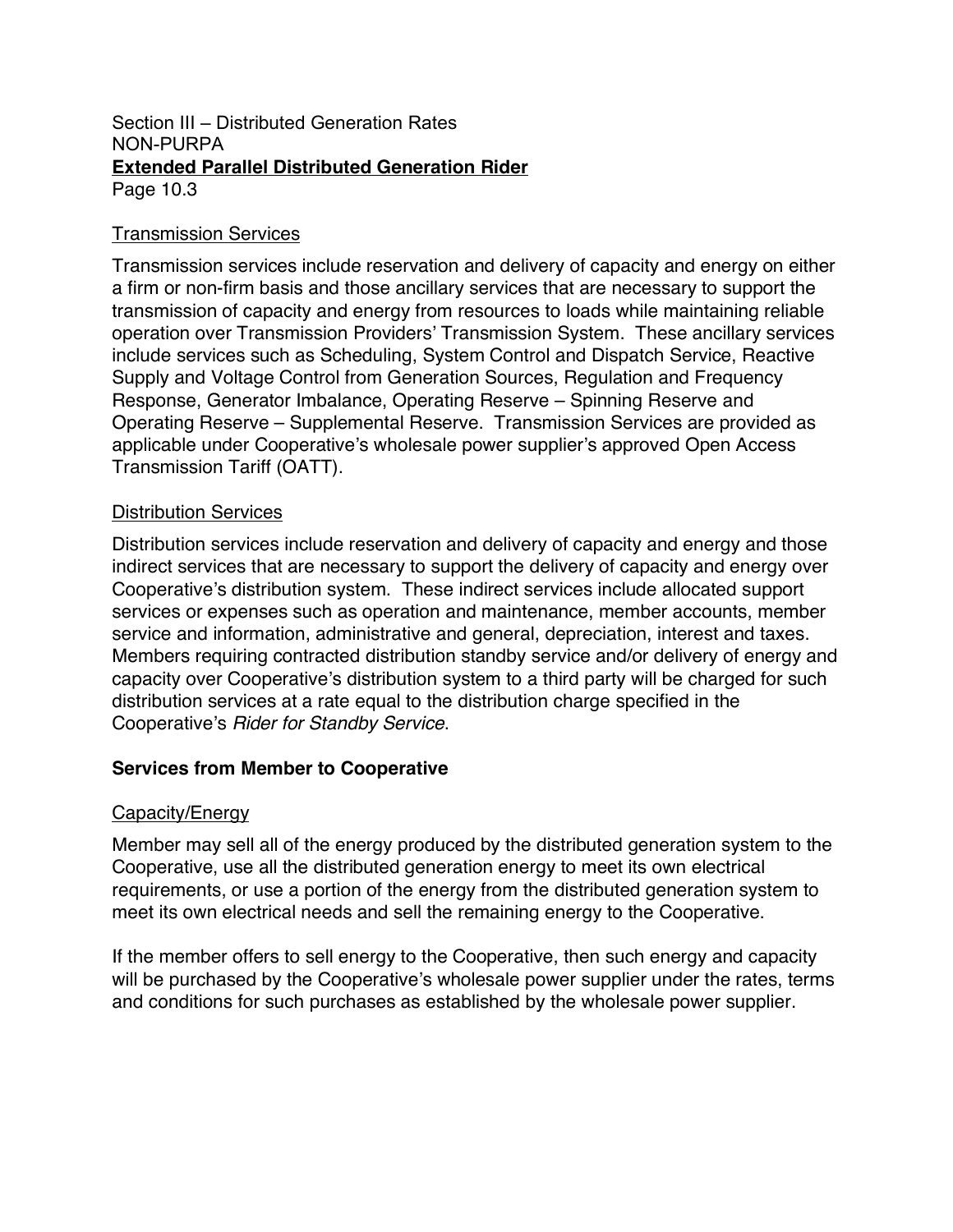# Distribution Credits

A distribution credit may be given if the distributed generation system allows the Cooperative to defer or avoid distribution system upgrades. Distribution credits to the member should equal the Cooperative's avoided distribution costs resulting from the installation and operation of the distributed generation system. The Cooperative shall provide, upon member's written request, areas of the distribution system that could be likely candidates for distribution credits as determined through the Cooperative's normal planning process. The Cooperative shall also provide to the member the minimum size distributed generation system required in each of the areas to qualify for the distribution credit along with general operational requirements necessary for the distributed generation system to meet, so as to be able to receive distribution credits.

Upon receiving an interconnection application from the member for a distributed generation interconnection, along with a written request for distribution credits, the Cooperative will complete an initial screening study to determine if the project has the potential to receive distribution credits. The member shall be responsible for the cost of the screening study. If the Cooperative's study shows that there exists potential for distribution credit, the Cooperative shall, at its own expense, pursue further study to determine the distribution credit, as part of its annual distribution planning study. If the study cannot be incorporated as part of the Cooperative's annual distribution planning study, then such a study shall be pursued with member's approval at member's expense. If distribution credits are identified, then such credits will be paid in conjunction with an agreement with the member to supply distribution support utilizing the member's generation system.

# Renewable Credits

If member installs a renewable distributed generation system and the Cooperative's wholesale power supplier's purchase of energy and capacity from such facility allows the wholesale power supplier to avoid the need to purchase renewable energy elsewhere, then the purchase of such renewable energy and capacity will reflect the avoided cost of renewable purchases as provided under the wholesale power supplier's applicable rates, terms and conditions for such purchases.

# Tradable Emissions Credits

If the purchase of energy and capacity by the Cooperative's wholesale power supplier under the "must buy" provision described above results in the wholesale power supplier receiving an economic value associated with tradable emissions, then tradable emissions credits will be provided to member under terms established by the wholesale power supplier that reflects the economic value of such emission credits received by the wholesale power supplier.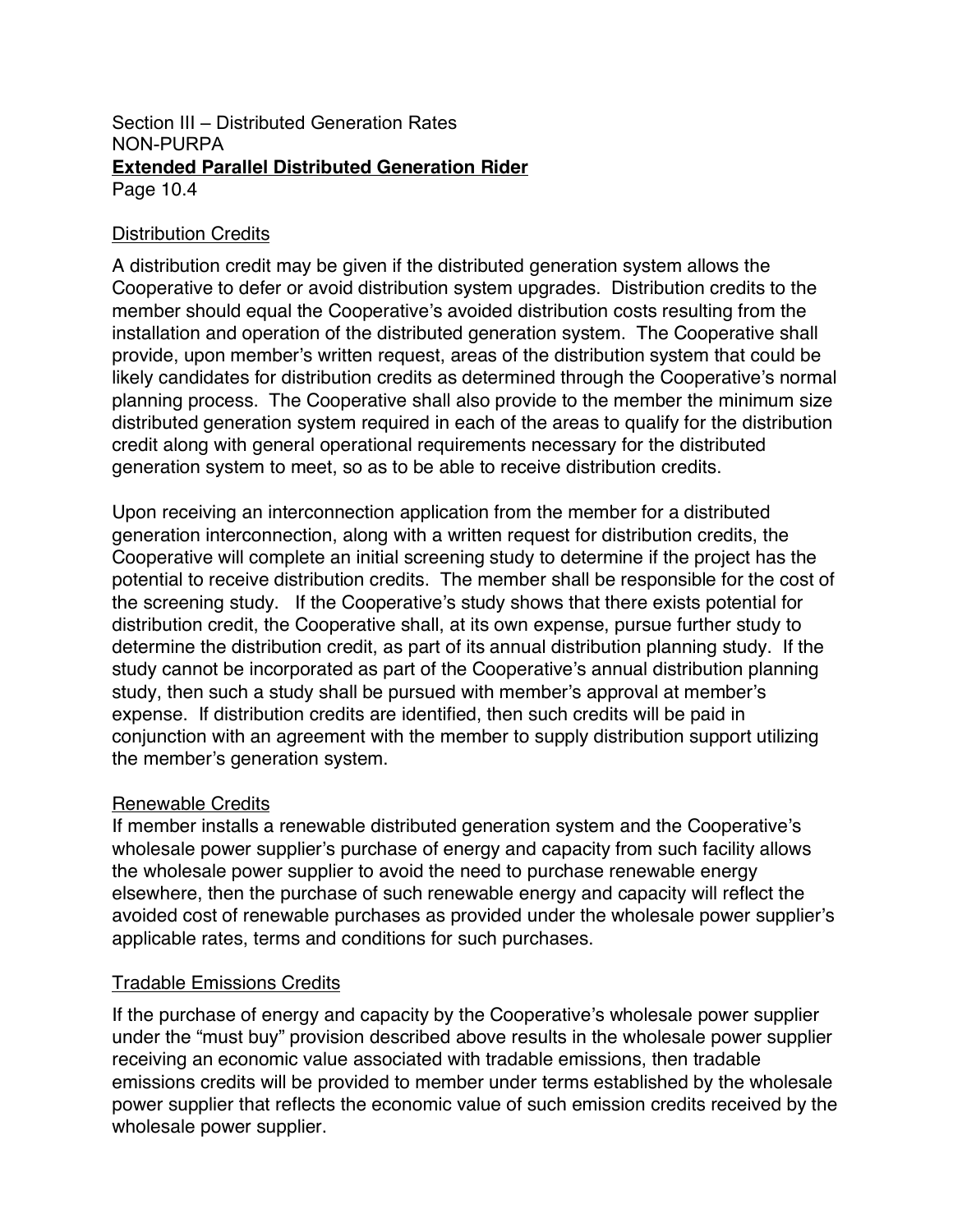# **Terms and Conditions of Service**

The following terms and conditions apply to this Rider:

- 1. Service hereunder is subject to Cooperative's *Interconnection Process for Distributed Generation Systems* and *Distributed Generation Interconnection Requirements* as may be modified from time-to-time.
- 2. The member shall make provision for on-site metering. All energy received from and delivered to the Cooperative shall be separately metered. The Cooperative may require metering of the generation output. Cooperative will install all metering equipment necessary to monitor services provided to ensure adequate measurements are obtained to support necessary application of rates, charges, credits and payments. Member will be charged an up-front lump sum for the installed cost of such metering equipment and a monthly charge for the operation and maintenance expenses for this metering equipment. In the event the Cooperative determines that an interval meter is required, the member is responsible for providing telephone communication to the meter. If member cannot or does not want to provide a telephone line, Connexus Energy will manually read the meter for an additional monthly fee.
- 3. The member shall pay for all interconnection costs incurred by the Cooperative made necessary by the installation of the distributed generation system.
- 4. The member will be compensated monthly for all energy delivered to Cooperative's wholesale power supplier. The timing for these payments is subject to annual review
- 5. Power and energy purchased by the member from the Cooperative shall be under the applicable retail rates for the purchase of electricity.
- 6. The Cooperative reserves the right to disconnect the member's generator from its system if it interferes with the operation of the Cooperative's equipment or with the equipment of other Cooperative members.
- 7. The member shall execute an Electric Service Agreement with the Cooperative which may include, among other provisions, a minimum term of service.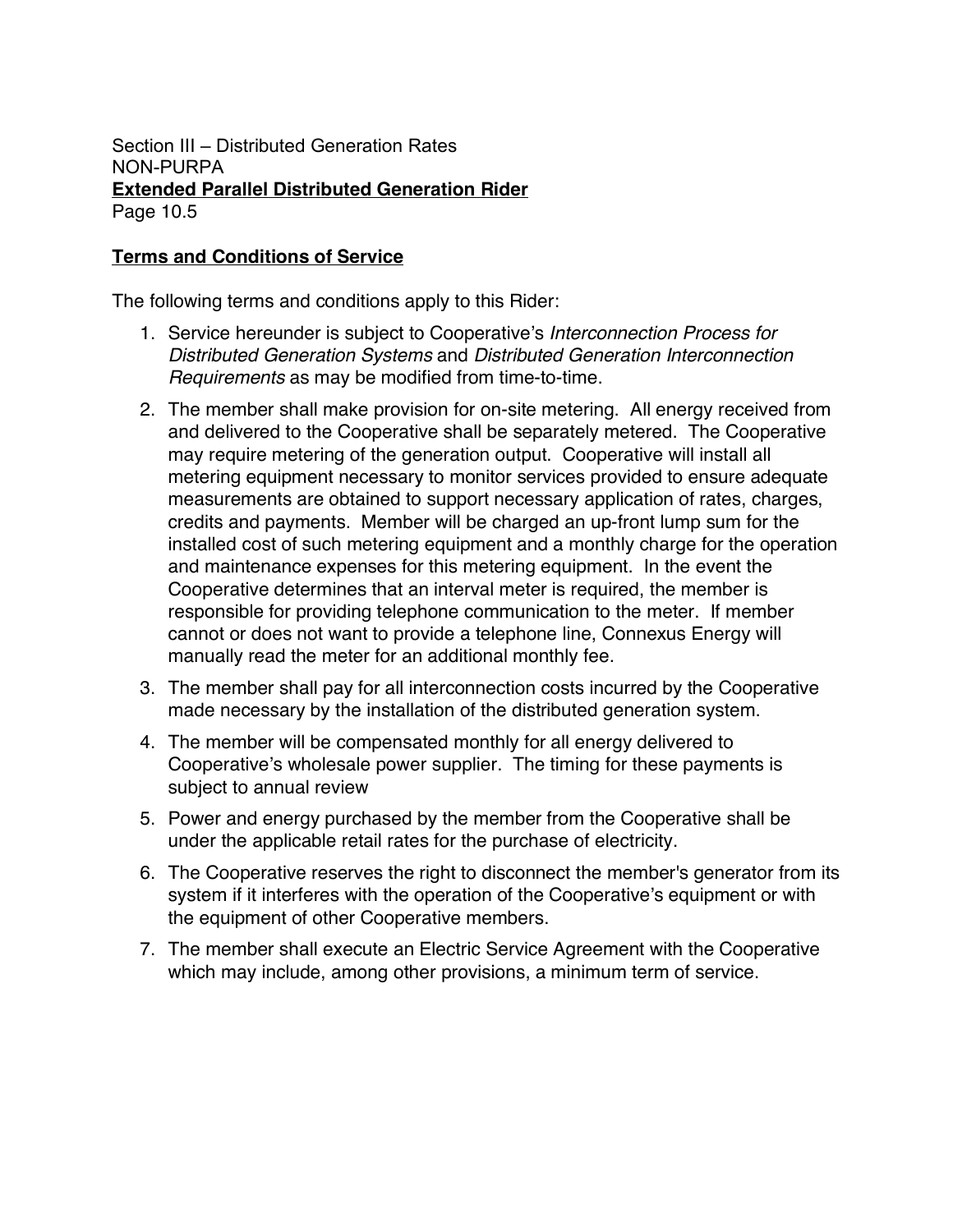# **Billing and Terms of Payment**

Billing and terms of payment shall be governed as set forth in the Cooperative's applicable base rate schedule.

To the extent that Cooperative receives service from member under this Rider, payment for such services shall be netted against any charges for Cooperative-supplied services hereunder.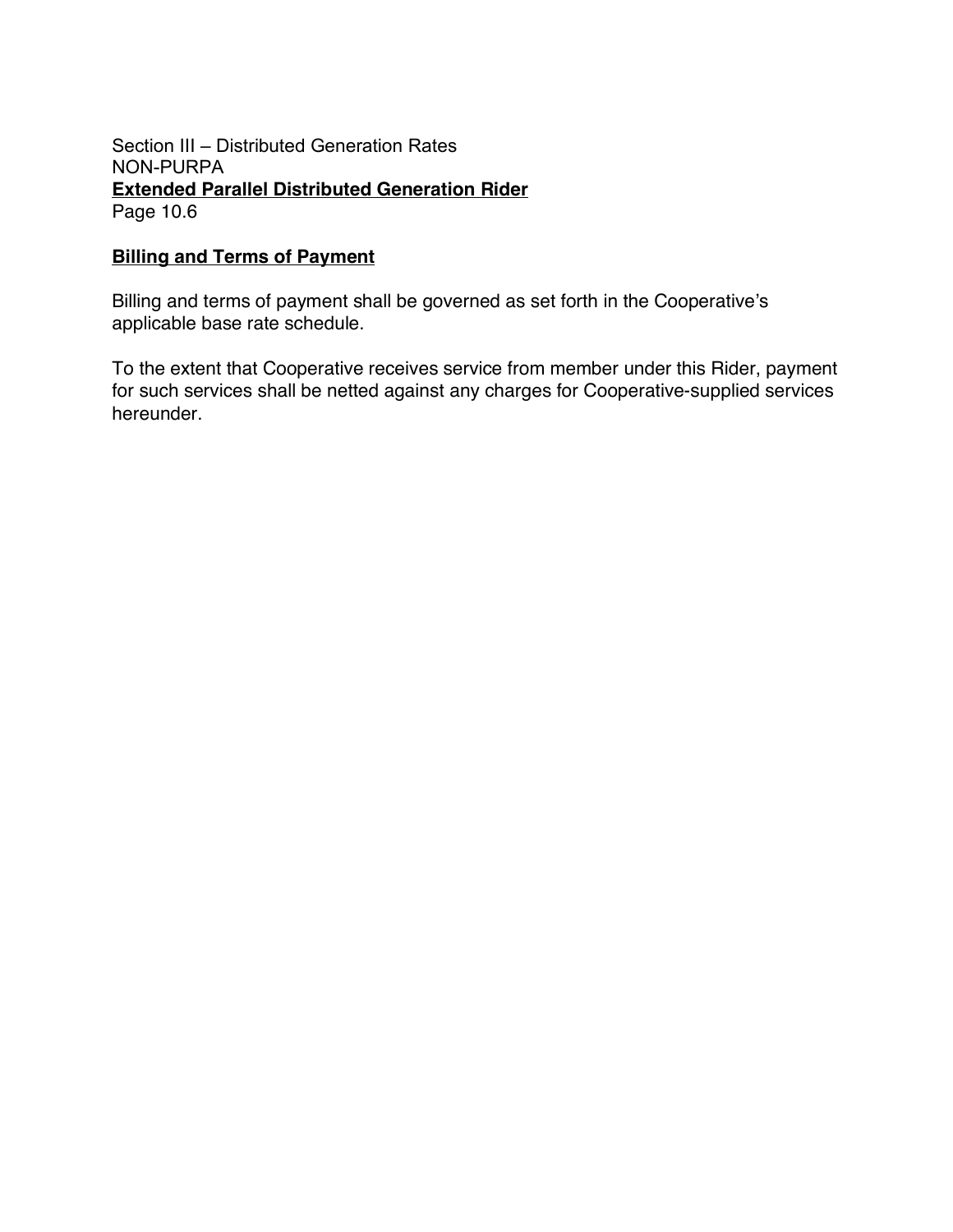# **STANDBY SERVICE RIDER**

# **Application**

The Rider for Standby Service is required under the following provisions for any member needing scheduled maintenance service or unscheduled outage service who is receiving electric service under one of the Cooperative's firm retail electric rate schedules and who has entered into a contract with Cooperative for the interconnection and operation of an on-site extended parallel distributed generation system:

- 1. Contracts will be made for this service provided the Cooperative has sufficient capacity available in production, transmission and distribution facilities to provide such service at the location where the service is requested.
- 2. Power production equipment (distributed generation system) at the member site shall not operate in parallel with the Cooperative's system until the installation has been inspected by an authorized Cooperative representative and final written approval is received from the Cooperative to commence parallel operation.
- 3. The minimum term of service taken under this Rider shall be 1 year or such longer period as may be required under an Electric Service Agreement. Following this initial 1-year period, a member receiving standby service may terminate standby service and establish service under a firm service tariff schedule within the same time frame as would be required of a new member with a similar firm service load. Such time frame may be dependent on the Cooperative's ability to adjust its generation capability, including reserve margin, for the increased firm load due to member's selection of firm service from the Cooperative.
- 4. Energy provided to the member under this rider is limited to energy used during a forced outage or planned maintenance of the member's distributed generation system.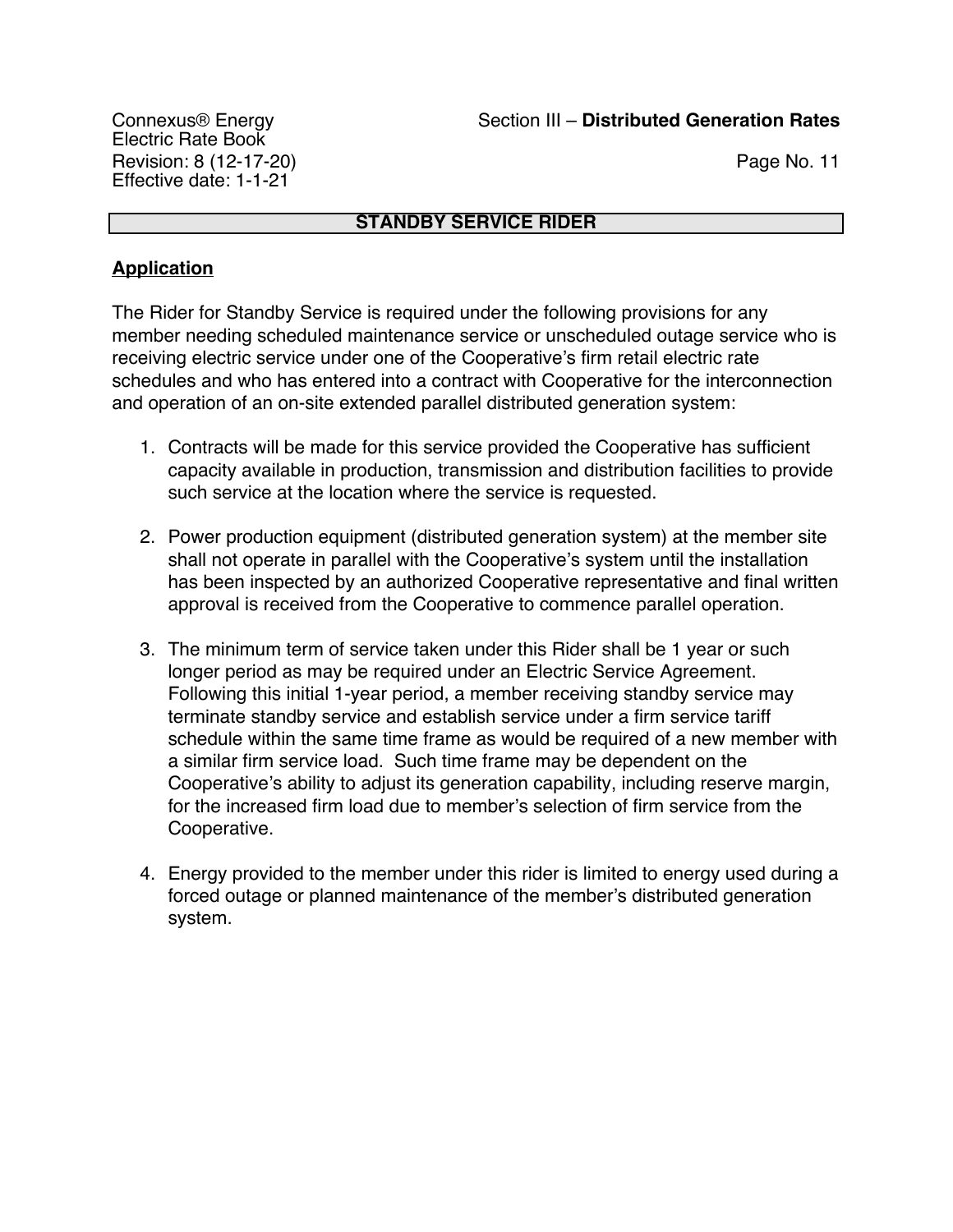Section III – Distributed Generation Rates **Standby Service Rider**

Page 11.2

Exceptions to this Application include:

- 1. Any member taking service under Cooperative's Rider for Parallel Generation as established under Minnesota Rules 7835 shall not be required to take service under this Rider for standby services required to temporarily back up distributed generation systems rated at less than 40 kW;
- 2. Any member taking service under Cooperative's Rider for Distributed Generation Service shall not be required to take service under this Rider for standby services required to temporarily back up distributed generation systems rated at 60 kW or less. However, Cooperative reserves the right to limit the number of Distributed Generation members receiving such an exception based on financial considerations.; or
- 3. Any member, in lieu of service under this Rider, may provide physical assurance to ensure that standby service is not taken. A member requesting physical assurance shall agree to furnish and install an approved load-limiting device, which shall be set and sealed by Cooperative so that member's use of service will not exceed member's contracted demand. The installed cost of the load-limiting device shall be paid by member.

# **Definitions**

Contracted Standby Demand is the quantity specified in member's Electric Service Agreement as the maximum amount of firm or non-firm standby service the Cooperative is obligated to supply.

**Extended Parallel means the distributed generation system is designed to remain** connected with the Cooperative's distribution system for an extended period of time.

Firm Service refers to a utility's most reliable, constant electric service. A utility would interrupt the supply of electricity to a firm service member only as a last resort.

Non-Firm Service refers to electric service that a utility provides only to the extent that it has capacity not being used to meet the needs of firm-service members at the moment.

Scheduled Maintenance service is energy, or energy and capacity, supplied by the Cooperative during scheduled maintenance of the member's non-utility source of electric energy supply (distributed generation system).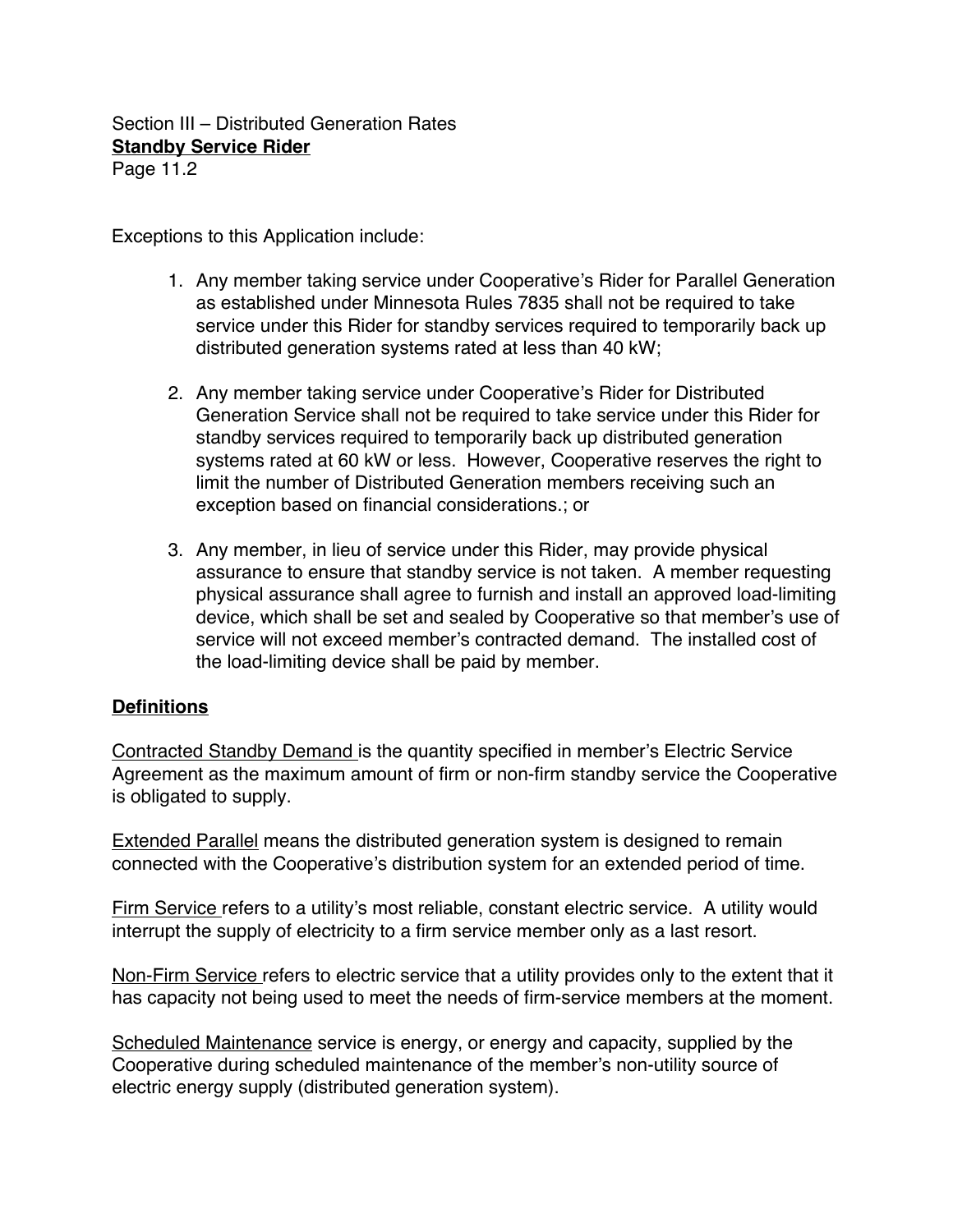## Section III - Distributed Generation Rates **Standby Service Rider** Page 11.3

Unscheduled Outage service is energy, or energy and capacity, supplied by the Cooperative during unscheduled outages of the member's non-utility source of electric energy supply (distributed generation system).

All other definitions shall be as described in Cooperative's *Distributed Generation* Interconnection Requirements and Interconnection Process for Distributed Generation Systems.

# **Charges for Services**

The following Reservation and Usage Fees are applicable in addition to all charges for service being taken under Cooperative's base rate schedule:

## Reservation Fees

Charges as specified below for the reservation of either Firm or Non-Firm generation, transmission and distribution service per month per kW will each be applied to the member's Contracted Standby Demand as specified in member's Electric Service Agreement with Cooperative:

|                               | <b>Firm Service</b><br><u>(\$ per kW)</u> | Non-Firm Service<br><u>(\$ per kW)</u> |
|-------------------------------|-------------------------------------------|----------------------------------------|
| Generation                    | $\star$                                   | $***$                                  |
| Transmission                  | $\star$                                   | $***$                                  |
| <b>Distribution - Primary</b> | \$4.46                                    | \$4.46                                 |
| Distribution - Secondary      | \$4.20/kW                                 | \$4.20/kW                              |
| <b>Monthly Metering Fee</b>   | \$40.00                                   | \$40.00                                |

\* Firm Standby Service Generation and Transmission Reservation Fees will be billed under the rates, terms and conditions of the Cooperative's wholesale power supplier.

\*\* Non-Firm Standby Service Generation and Transmission Reservation Fees will be billed under the rates, terms and conditions of the Cooperative's wholesale power supplier.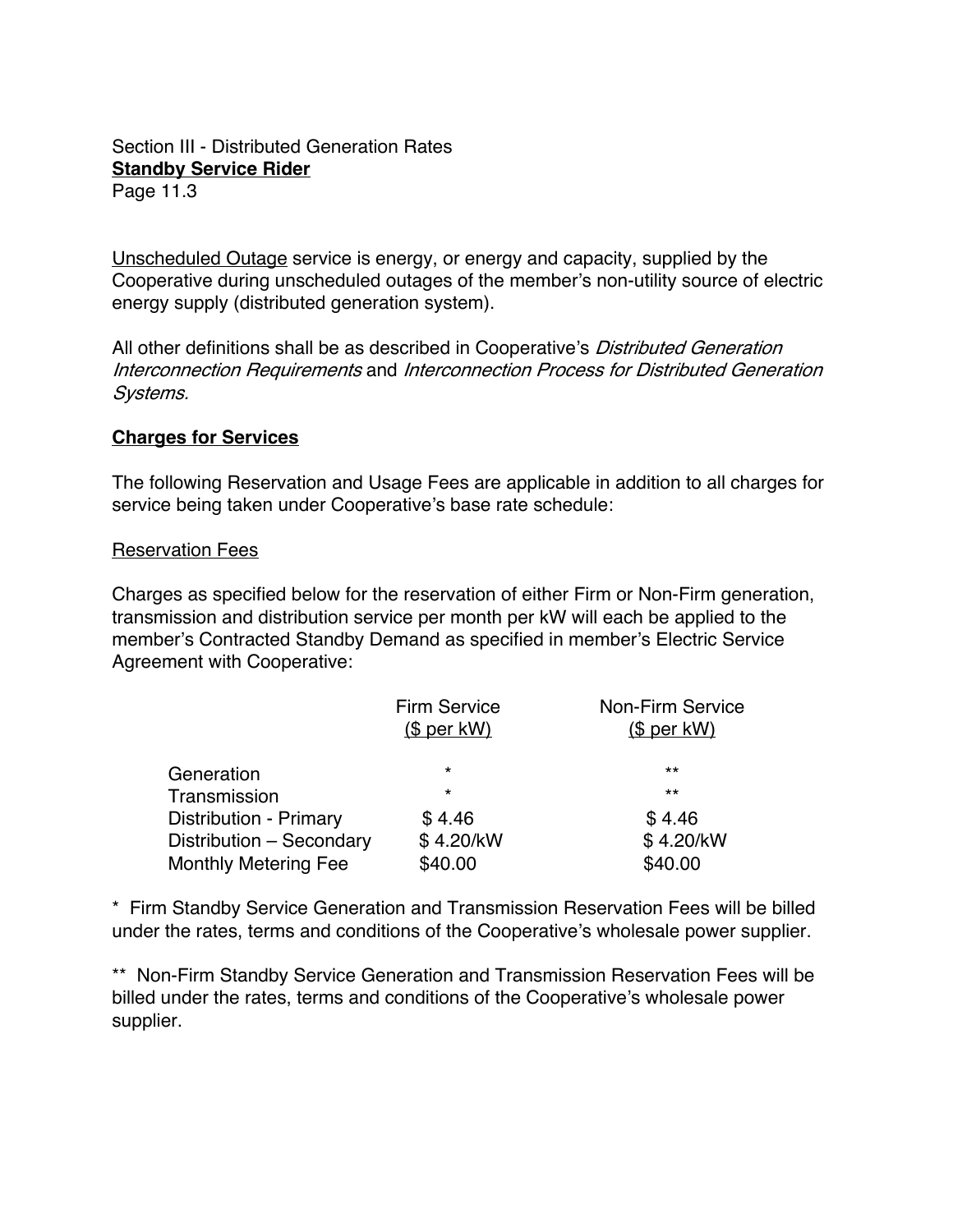Section III - Distributed Generation Rates **Standby Service Rider** Page 11.4

## **Usage Fees**

#### Demand Charge

If member registers electrical usage from Cooperative during a billing month then such usage may result in demand charges, which may vary between members contracting for Firm Standby Service or Non-Firm Standby Service.

If usage of a firm standby member results in wholesale charges to Cooperative, then the metered demand of such usage will be charged at the demand rate as contained in the base tariff to which this Rider is attached minus the applicable Reservation Fees paid by member during such billing month. The reduction in the base tariff billing demand will be provided up to the amount of Contracted Standby Demand. Any metered demand for member electrical usage from Cooperative that exceeds the Contracted Standby Demand level will be billed at the full demand rate specified in the base tariff. In addition, member's contracted standby demand will be adjusted as specified in the Billing Demand clause of this Rider. If member registers electrical usage from Cooperative that also coincides with the Cooperative's wholesale power supplier's monthly billing peak, then additional demand charges may be applied by Cooperative to ensure that member fully compensates Cooperative for such wholesale power costs.

Power may not be available when needed for a non-firm standby member. If power is available and usage of a non-firm standby member results in wholesale charges to Cooperative, then the metered demand of such usage will be charged at no less than the demand rate as contained in the base tariff to which this Rider is attached minus the applicable Reservation Fees paid by member during such billing month. (Any higher demand charges for non-firm demand use will reflect higher wholesale demand costs incurred to provide such service.) The reduction in the base tariff billing demand will be provided up to the amount of Contracted Standby Demand. Any metered demand for member electrical usage from Cooperative that exceeds the Contracted Standby Demand level will be billed at the full demand rate specified in the base tariff. In addition, member's Contracted Standby Demand will be adjusted as specified in the Billing Demand clause of this Rider. If member registers electrical usage from Cooperative that also coincides with the Cooperative's wholesale power supplier's monthly billing peak, then additional demand charges may be applied by Cooperative to ensure that member fully compensates Cooperative for such wholesale power costs.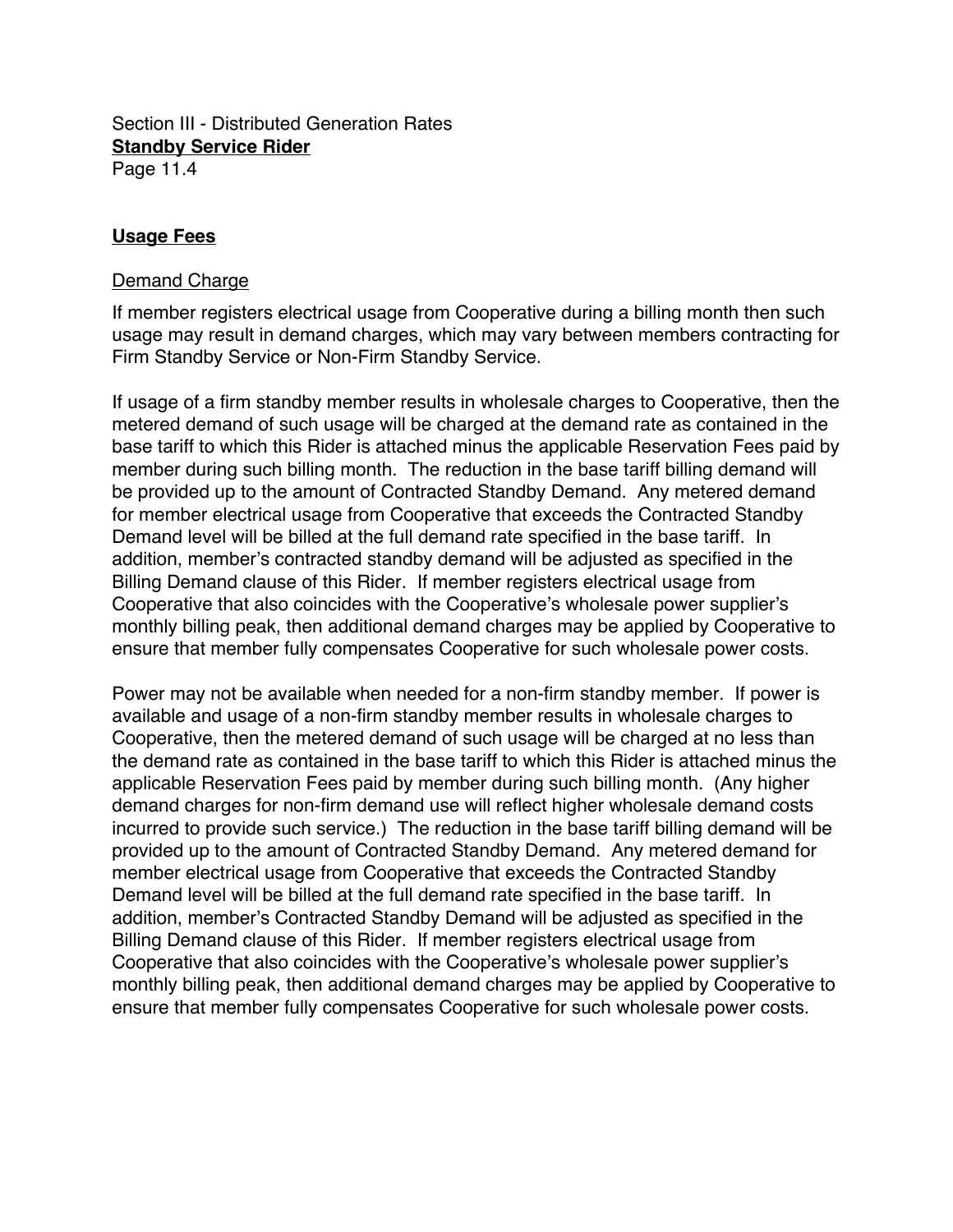## Section III - Distributed Generation Rates **Standby Service Rider** Page 11.5

Energy Charge

Energy actually used by a firm standby member under this Rider will be charged at the same energy rate as contained in the base tariff to which this Rider is attached.

If energy is available for a non-firm standby member, then energy actually used under this Rider will be charged at no less than the energy rate contained in the base tariff to which this Rider is attached. Any higher energy charges for non-firm energy use will reflect higher wholesale energy costs incurred to provide such energy.

## Rate Adjustments

Bills shall be subject to all adjustments applicable to the base schedule to which this Rider is attached.

# **Billing Demand**

The member shall contract for a specific kilowatt demand of standby service sufficient to meet the member's requirements when the distributed generation system is not being operated. In the event the Contracted Standby Demand is exceeded in any month by a higher billing demand, such higher demand shall be considered as the new billing demand for the month. The billing demand for Reservation Fees thereafter shall be not be less than the newly established billing demand for the remainder of the contract. Such adjustment of billing demand applicable to Reservation Fees will recognize circumstances where on-going firm service is being provided in addition to standby service.

# **Stranded Investment**

Any member who installs load limiting equipment to ensure that standby service is not taken (physical assurance) and does not intend to deliver power into the distribution system will have the option of making a lump sum payment to Cooperative for stranded distribution investment. If such lump sum payment is not made, then member will be subject to distribution standby charges based on member's typical demands incurred prior to requesting physical assurance status.

# **Billing and Terms of Payment**

Billing and terms of payment shall be governed as set forth in the Cooperative's applicable base rate schedule.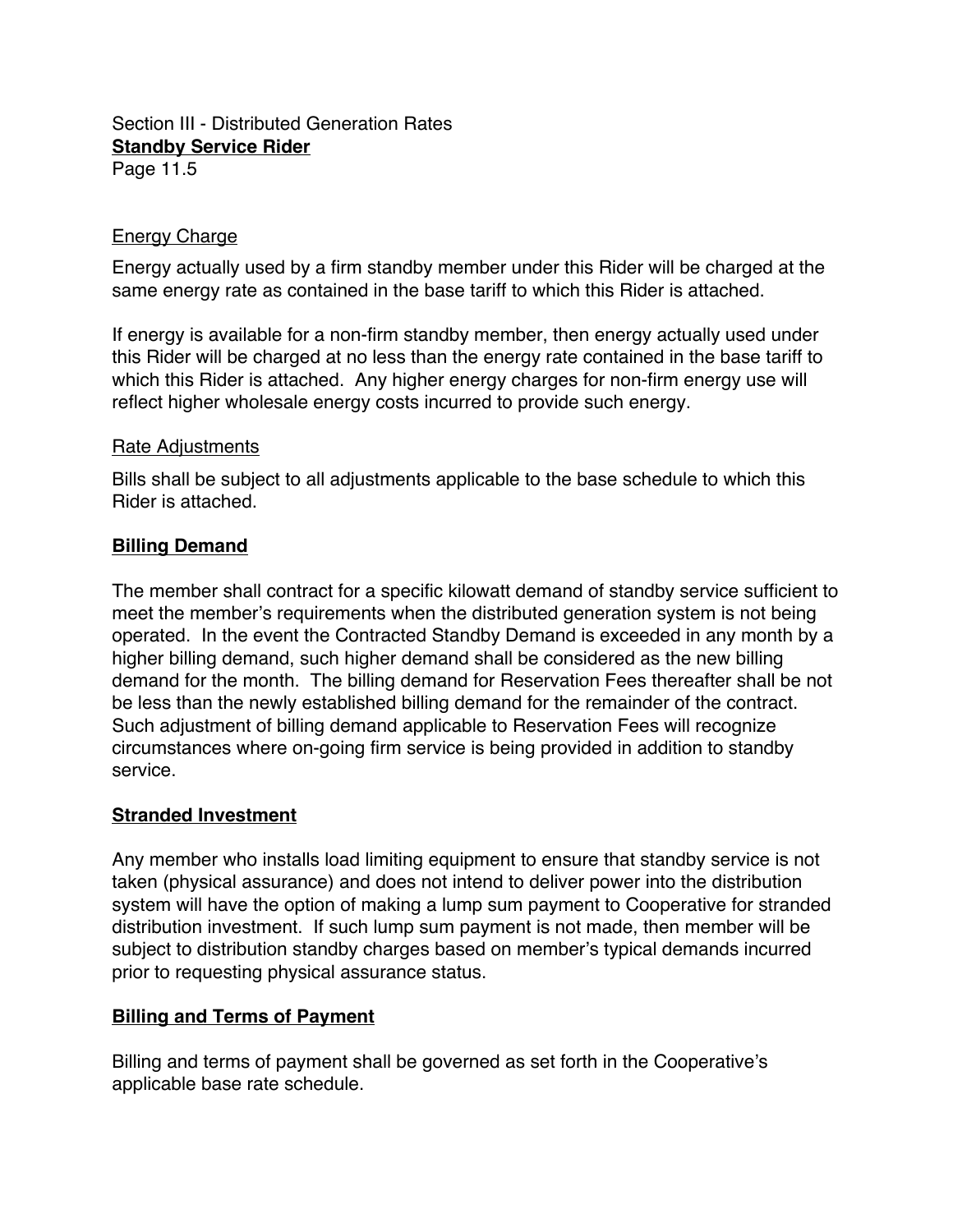## **Terms and Condition of Service**

- 1. The member shall execute an Electric Service Agreement with the Cooperative which shall specify:
	- a. Standard rate schedule (to which this Rider is attached);
	- b. Contracted Standby Demand;
	- c. Generator Nameplate Rating; and
	- d. Type of Standby Service (firm or non-firm).
- 2. Service hereunder is subject to Cooperative's Interconnection Process for Distributed Generation Systems and Distributed Generation Interconnection Requirements as may be modified from time-to-time.
- 3. The member shall make provision for on-site metering. All energy received from and delivered to the Cooperative shall be separately metered. The Cooperative may require metering of the generation output. Cooperative will install all metering equipment necessary to monitor services provided to ensure adequate measurements are obtained to support necessary application of rates, charges, credits and payments. Member will be charged an up-front lump sum for the installed cost of such metering equipment and a monthly charge for the operation and maintenance expenses for this metering equipment. In the event the Cooperative determines that an interval meter is required, the member is responsible for providing telephone communication to the meter. If member cannot or does not want to provide a telephone line, Connexus Energy will manually read the meter for an additional monthly fee.
- 4. The member shall pay for all interconnection costs incurred by the Cooperative made necessary by the installation of the distributed generation system.
- 5. The Cooperative reserves the right to disconnect the member's generator from its system if it interferes with the operation of the Cooperative's equipment or with the equipment of other Cooperative members.
- 6. The Cooperative shall not be obligated to supply standby service for a member's load in excess of the capacity for which member has contracted.
- 7. The member shall be liable for all damages or costs caused by member's use of power in excess of contracted for capacity.
- 8. Cooperative may require member to furnish and install an approved load limiting device which shall be set and sealed by Cooperative so that the member's use of service will not exceed the number of kilowatts contracted for by member.